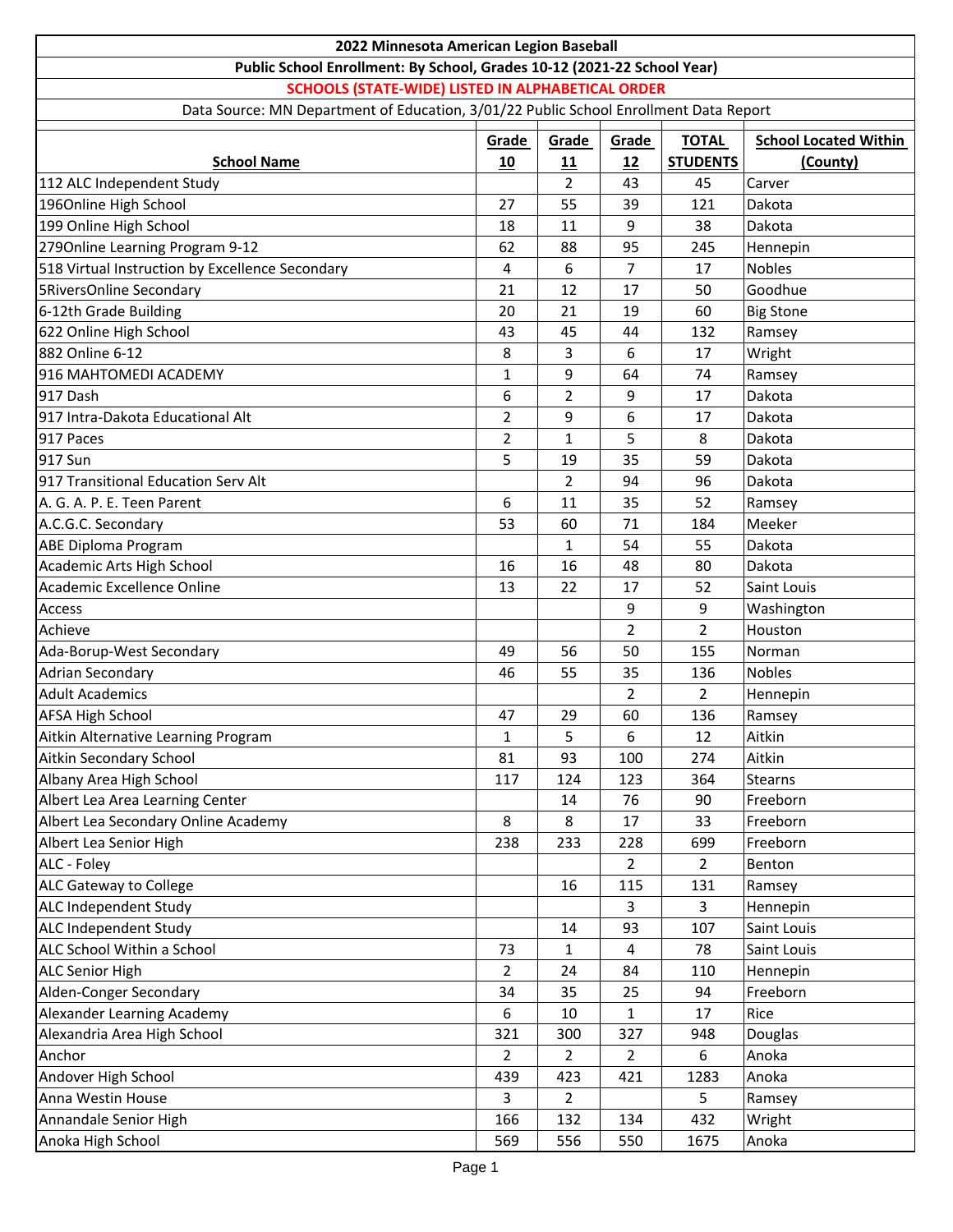| Anoka-Hennepin Regional High School              | 25                 | 45             | 90             | 160            | Anoka               |
|--------------------------------------------------|--------------------|----------------|----------------|----------------|---------------------|
| Anoka-Hennepin Technical High School             |                    |                | 208            | 208            | Anoka               |
| Apollo Senior High                               | 329                | 298            | 299            | 926            | <b>Stearns</b>      |
| Apple Valley Senior High                         | 493                | 429            | 385            | 1307           | Dakota              |
| Arcadia Charter School                           | 17                 | 24             | 17             | 58             | Rice                |
| Aris Woodwinds                                   | 3                  | 4              | $\overline{2}$ | 9              | Washington          |
| Arrowhead Academy                                | 3                  | 6              | 3              | 12             | Saint Louis         |
| Ashby Secondary                                  | 23                 | 16             | 25             | 64             | Grant               |
| Augsburg Fairview Academy                        | 6                  | 11             | 78             | 95             | Hennepin            |
| Austin Area Learning Center                      | 34                 | 46             | 95             | 175            | Mower               |
| Austin Online Academy                            | 18                 | 17             | 37             | 72             | Mower               |
| <b>Austin Senior High</b>                        | 331                | 320            | 252            | 903            | Mower               |
| <b>Avalon School</b>                             | 37                 | 40             | 62             | 139            | Ramsey              |
| <b>Badger Secondary</b>                          | 20                 | 15             | 21             | 56             | Roseau              |
| <b>Bagley ALP</b>                                |                    |                | $\overline{2}$ | $\overline{2}$ | Clearwater          |
| <b>Bagley Secondary</b>                          | 66                 | 70             | 53             | 189            | Clearwater          |
| <b>Banaadir Secondary</b>                        | 18                 | 14             | 9              | 41             | Hennepin            |
| <b>Barnesville Secondary</b>                     | 73                 | 63             | 54             | 190            | Clay                |
| <b>Barnum Secondary</b>                          | 62                 | 62             | 63             | 187            | Carlton             |
| <b>Battle Lake Secondary</b>                     | 30                 | 28             | 34             | 92             | <b>Otter Tail</b>   |
| <b>Beacon ALP</b>                                |                    | 48             | 77             | 125            | Hennepin            |
| BECKER ALTERNATIVE LEARNING PROGRAM              |                    | 11             | 25             | 36             | Sherburne           |
| <b>Becker Senior High</b>                        | 224                | 214            | 181            | 619            | Sherburne           |
| Belgrade-Brooten-Elrosa Sec.                     | 43                 | 51             | 54             | 148            | <b>Stearns</b>      |
| <b>Belle Plaine Senior High</b>                  | 127                | 108            | 117            | 352            | Scott               |
| Belle Plaine Transitions/Work Experience Program |                    |                | 9              | 9              | Scott               |
| BEMIDJI AREA LEARNING CENTER                     | 6                  | 15             | 41             | 62             | Beltrami            |
| Bemidji Senior High                              | 347                | 331            | 289            | 967            | Beltrami            |
| Bemidji Senior Lumberjack ALC                    | 30                 | 44             | 44             | 118            | Beltrami            |
| BENSON AREA LEARNING CENTER                      | 4                  | 4              | 10             | 18             | Swift               |
| <b>Benson Secondary</b>                          | 52                 | 49             | 49             | 150            | Swift               |
| Benton Stearns Education District 18-21 Program  |                    |                | 17             | 17             | Benton              |
| <b>Benton-Stearns Education District</b>         | 5                  | 3              | 3              | 11             |                     |
| Benton-Stearns Education District - ASD Program  |                    |                | 3              |                | Benton              |
| <b>Bertha Secondary</b>                          | $\mathbf{1}$<br>46 | 1<br>33        | 36             | 5<br>115       | Stearns<br>Todd     |
|                                                  |                    |                |                | 28             |                     |
| <b>BES Transition Program</b>                    | 23                 | 29             | 28             | 93             | Dakota<br>Sherburne |
| Big Lake Online 6-12                             |                    |                | 41             |                |                     |
| Big Lake Senior High                             | 219                | 218            | 174            | 611            | Sherburne           |
| Big Stone Colony High School                     | 5                  | $\overline{2}$ |                | 7              | <b>Big Stone</b>    |
| <b>Bigfork Secondary</b>                         | 17                 | 24             | 26             | 67             | Itasca              |
| <b>Blackduck Secondary</b>                       | 35                 | 51             | 51             | 137            | Beltrami            |
| <b>Blaine High School</b>                        | 726                | 721            | 769            | 2216           | Anoka               |
| <b>Blooming Prairie Secondary</b>                | 74                 | 59             | 53             | 186            | Steele              |
| <b>Bloomington Transition Center</b>             |                    |                | 34             | 34             | Hennepin            |
| <b>Blue Earth Area Secondary</b>                 | 86                 | 80             | 81             | 247            | Faribault           |
| <b>BlueSky Charter School</b>                    | 91                 | 113            | 218            | 422            | Hennepin            |
| <b>BOLD Senior High School</b>                   | 51                 | 56             | 46             | 153            | Renville            |
| <b>Braham Area Secondary</b>                     | 52                 | 50             | 41             | 143            | Isanti              |
| <b>Brainerd Senior High</b>                      | 502                | 455            | 420            | 1377           | Crow Wing           |
| <b>Branch Out Transitional Services</b>          |                    |                | 21             | 21             | Dakota              |
| Brandon-Evansville High School                   | 32                 | 35             | 32             | 99             | Douglas             |
| Breckenridge Area Learning Program               | $\overline{2}$     | 1              |                | 3              | Wilkin              |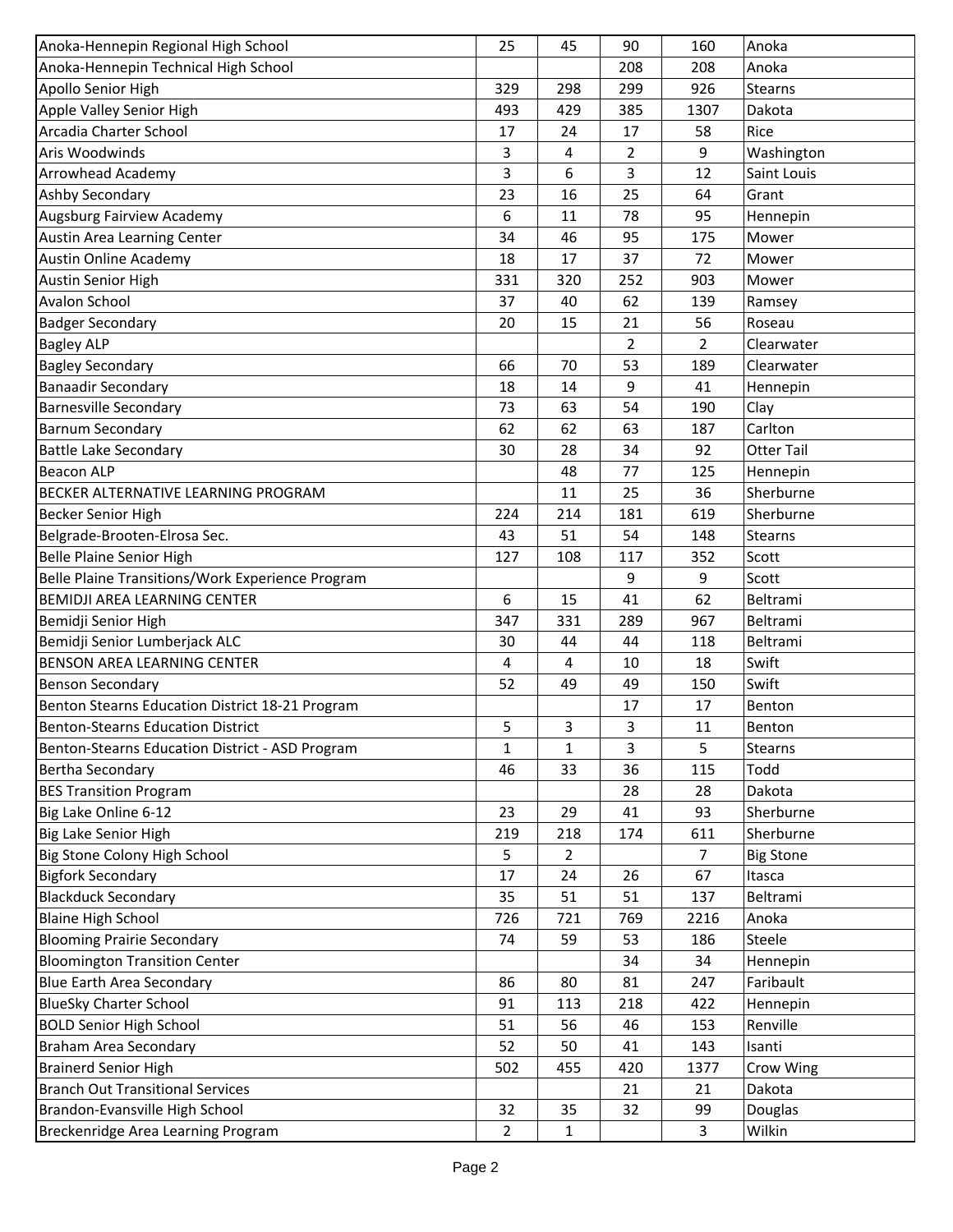| Breckenridge Senior High                        | 54             | 63             | 52             | 169          | Wilkin                 |
|-------------------------------------------------|----------------|----------------|----------------|--------------|------------------------|
| <b>Bridge Transition Program</b>                |                |                | 37             | 37           | Washington             |
| <b>Bridge View Special Education</b>            | 10             | 10             | 12             | 32           | Ramsey                 |
| <b>Bridges</b>                                  |                |                | 75             | 75           | Anoka                  |
| Brooklyn Center Early College Academy           | 1              | 7              | 54             | 62           | Hennepin               |
| Brooklyn Center High School                     | 154            | 115            | 154            | 423          | Hennepin               |
| <b>Brookside Academy</b>                        | $\overline{2}$ |                | $\overline{2}$ | 4            | Isanti                 |
| <b>Browerville Secondary</b>                    | 41             | 44             | 39             | 124          | Todd                   |
| <b>Buffalo Lake-Hector Secondary</b>            | 42             | 40             | 35             | 117          | Renville               |
| <b>Buffalo Senior High</b>                      | 461            | 461            | 432            | 1354         | Wright                 |
| Burnsville Alternative High School              | 5              | 40             | 170            | 215          | Dakota                 |
| <b>Burnsville High School</b>                   | 521            | 548            | 495            | 1564         | Dakota                 |
| <b>Butterfield Secondary</b>                    | 20             | 19             | 13             | 52           | Watonwan               |
| Byron Senior High School                        | 175            | 152            | 183            | 510          | Olmsted                |
| C.O.M.P.A.S.S.                                  |                |                | 32             | 32           | Sherburne              |
| <b>CALC Transition</b>                          |                |                | 22             | 22           | Anoka                  |
| Caledonia Senior High                           | 73             | 72             | 65             | 210          | Houston                |
| Cambridge-Isanti High School                    | 427            | 366            | 324            | 1117         | Isanti                 |
| Cambridge-Isanti Online Secondary (6-12)        | 20             | 29             | 24             | 73           | Isanti                 |
| Campbell-Tintah Secondary                       | 14             | 7              | 13             | 34           | Wilkin                 |
| Canby Secondary                                 | 42             | 43             | 54             | 139          | <b>Yellow Medicine</b> |
| Cannon Falls Secondary                          | 84             | 91             | 99             | 274          | Goodhue                |
| Care & Treatment Hospital/Homebound             |                | 1              |                | $\mathbf{1}$ | Olmsted                |
| Care & Treatment JDC/Von Wald                   | 2              | 2              | $\overline{2}$ | 6            | Olmsted                |
| Career and Life Transition Program - Shoreview  |                |                | 15             | 15           | Ramsey                 |
| Career and Life Transition Program - Twin Lakes |                |                | 33             | 33           | Ramsey                 |
| Career Pathways                                 | 13             | 16             | 74             | 103          | Ramsey                 |
| Carlton Secondary                               | 27             | 26             | 28             | 81           | Carlton                |
| Cass Lake-Bena Area Lrng. Cntr.                 | 22             | 22             | 27             | 71           | Cass                   |
| Cass Lake-Bena Secondary                        | 74             | 70             | 68             | 212          | Cass                   |
| <b>Cedar Mountain Secondary</b>                 | 29             | 43             | 40             | 112          | Redwood                |
| Centennial Area Learning Center                 | 10             | 17             | 44             | 71           | Anoka                  |
| Centennial High School                          | 487            | 467            | 480            | 1434         | Anoka                  |
| Centennial High School Online                   | 5              | 5              | 6              | 16           | Anoka                  |
| Center School                                   | 3              | 2              | 5              | 10           | Hennepin               |
| Central Freedom School                          |                | $\mathbf{1}$   | $\overline{2}$ | 3            | <b>Blue Earth</b>      |
| Central High Area Learning Center               | 19             | 22             | 66             | 107          | <b>Blue Earth</b>      |
| <b>Central Senior High</b>                      | 82             | 86             | 69             | 237          | Carver                 |
| Central Senior High                             | 410            | 514            | 459            | 1383         | Ramsey                 |
| Century Senior High                             | 426            | 376            | 356            | 1158         | Olmsted                |
| Champlin Park High School                       | 741            | 758            | 705            | 2204         | Hennepin               |
| Chanhassen High School                          | 348            | 337            | 421            | 1106         | Carver                 |
| Chaska High School                              | 384            | 402            | 371            | 1157         | Carver                 |
| Chatfield Secondary                             | 72             | 83             | 58             | 213          | Olmsted                |
| Cherry Secondary                                | 37             | 46             | 43             | 126          | Saint Louis            |
| <b>Chester Creek Academy</b>                    | $\mathbf{1}$   | $\overline{2}$ | $\overline{2}$ | 5            | Saint Louis            |
| Chisago County Schools' Life Work Center        |                |                | 28             | 28           | Chisago                |
| Chisago Lakes Senior High                       | 256            | 269            | 261            | 786          | Chisago                |
| Chisholm Secondary                              | 54             | 46             | 43             | 143          | Saint Louis            |
| Choice Academy                                  |                | 1              | 89             | 90           | Hennepin               |
| <b>CHOICE Technical Academy</b>                 | 7              | 11             | 21             | 39           | Steele                 |
| Chokio-Alberta Secondary                        | 18             | 9              | 30             | 57           | Stevens                |
|                                                 |                |                |                |              |                        |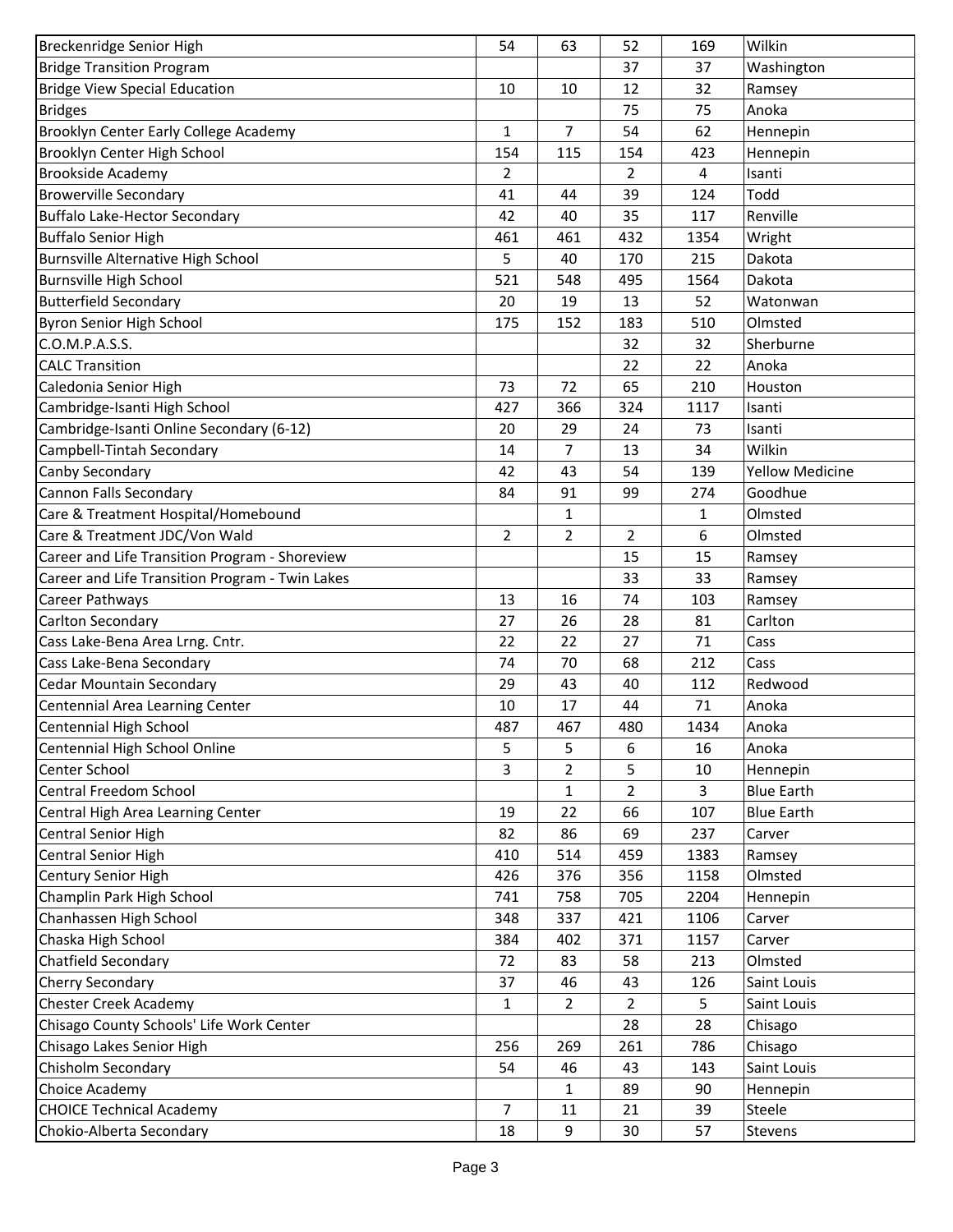| City Academy                                                 | 4              | 10             | 101            | 115          | Ramsey        |
|--------------------------------------------------------------|----------------|----------------|----------------|--------------|---------------|
| Clearbrook-Gonvick Secondary                                 | 30             | 38             | 38             | 106          | Clearwater    |
| <b>Cleveland Secondary</b>                                   | 41             | 44             | 44             | 129          | Le Sueur      |
| <b>Climax Secondary</b>                                      | 15             | 15             | 13             | 43           | Polk          |
| CLOQUET AREA ALT. ED. PROGRAMS                               | 14             | 17             | 51             | 82           | Carlton       |
| <b>Cloquet Senior</b>                                        | 221            | 185            | 171            | 577          | Carlton       |
| Columbia Heights Senior High                                 | 256            | 297            | 250            | 803          | Anoka         |
| Columbia Heights Transition Program                          |                |                | 8              | 8            | Anoka         |
| <b>Comfrey Secondary</b>                                     | 13             | 12             | 20             | 45           | <b>Brown</b>  |
| Community of Peace Academy High School                       | 63             | 55             | 58             | 176          | Ramsey        |
| Community School of Excellence High School                   | 42             | 39             |                | 81           | Ramsey        |
| Como Park Senior High                                        | 298            | 260            | 269            | 827          | Ramsey        |
| <b>Compass Learning Center</b>                               | 6              | 12             | 30             | 48           | Scott         |
| Compass Online                                               | 1              | 3              | $\mathbf{1}$   | 5            | Anoka         |
| Cook County Senior High                                      | 44             | 41             | 32             | 117          | Cook          |
| Coon Rapids High School                                      | 600            | 549            | 507            | 1656         | Anoka         |
| Cornerstone                                                  | 2              | 4              | 2              | 8            | Mcleod        |
| <b>CORNERSTONES PROGRAM</b>                                  | $\overline{2}$ | 7              | 5              | 14           | Wright        |
| Creative Arts Secondary School                               | 50             | 32             | 31             | 113          | Ramsey        |
| Cromwell-Wright Secondary                                    | 37             | 23             | 24             | 84           | Carlton       |
| Crookston Secondary                                          | 91             | 96             | 89             | 276          | Polk          |
| Crosby-Ironton Secondary                                     | 80             | 78             | 71             | 229          | Crow Wing     |
| Crosslake Community 6-12 Online School                       | 42             | 53             | 67             | 162          | Crow Wing     |
| Crossroads Area Learning Center                              | 13             | 16             | 26             | 55           | Pine          |
| <b>Crossroads School</b>                                     | 3              | 4              | 3              | 10           | Anoka         |
| CROW RIVER AREA LEARNING CENTER                              | 2              | 3              | 8              | 13           | Mcleod        |
| <b>Customized Alternative Solutions for Education (CASE)</b> | 2              | $\overline{2}$ | $\mathbf{1}$   | 5            | Dakota        |
| CVA Fusion High School (9-12)                                | 13             | 16             | 16             | 45           | Ramsey        |
| CVA PASCAL Middle & High School (6-12)                       | 11             | 14             | 19             | 44           | Ramsey        |
| <b>CVSEC STEP</b>                                            |                |                | 36             | 36           | Rice          |
| Dakota County Area Learning School - South                   | 9              |                |                | 9            | Dakota        |
| Dakota Cty. ALC                                              | 4              | 36             | 150            | 190          | Dakota        |
| Dakota Prairie Area Learning Center                          | 4              |                | 3              | 7            | Dakota        |
| Dakota Ridge School                                          | 9              | 8              | 31             | 48           | Dakota        |
| Dassel-Cokato Alternative Ctr.                               | 19             | 49             | 51             | 119          | Wright        |
| Dassel-Cokato Senior High                                    | 151            | 113            | 119            | 383          | Wright        |
| Dawson-Boyd Secondary                                        | 41             | 45             | 41             | 127          | Lac qui Parle |
| Deaf/Hard of Hearing                                         | 3              |                |                | $\mathbf{3}$ | Dakota        |
| Deer River High School ALP                                   | $\mathbf{1}$   | 5              | $\overline{7}$ | 13           | Itasca        |
| Deer River Secondary                                         | 65             | 50             | 48             | 163          | Itasca        |
| Delano High School                                           | 193            | 204            | 203            | 600          | Wright        |
| Denfeld High School                                          | 240            | 242            | 258            | 740          | Saint Louis   |
| DETROIT LAKES AREA LEARNING CENTER                           | 8              | 21             | 26             | 55           | Becker        |
| Detroit Lakes Senior High                                    | 244            | 215            | 188            | 647          | Becker        |
| Dilworth-Glyndon-Felton Senior High                          | 111            | 110            | 91             | 312          | Clay          |
| Discovery Public School of Faribault                         | 8              | 8              | 9              | 25           | Rice          |
| Distance Learning Academy - H                                | 16             | 7              | 11             | 34           | Ramsey        |
| Distance Learning Academy - Secondary                        | 16             | 14             | 20             | 50           | Chisago       |
| Dover-Eyota High School                                      | 86             | 96             | 89             | 271          | Olmsted       |
| Downtown Campus                                              | 4              | 8              | 86             | 98           | Hennepin      |
| <b>DREAM Technical Academy</b>                               | 13             | 16             | 14             | 43           | Kandiyohi     |
| Duluth Area Learning Center                                  | 6              | 8              | 38             | 52           | Saint Louis   |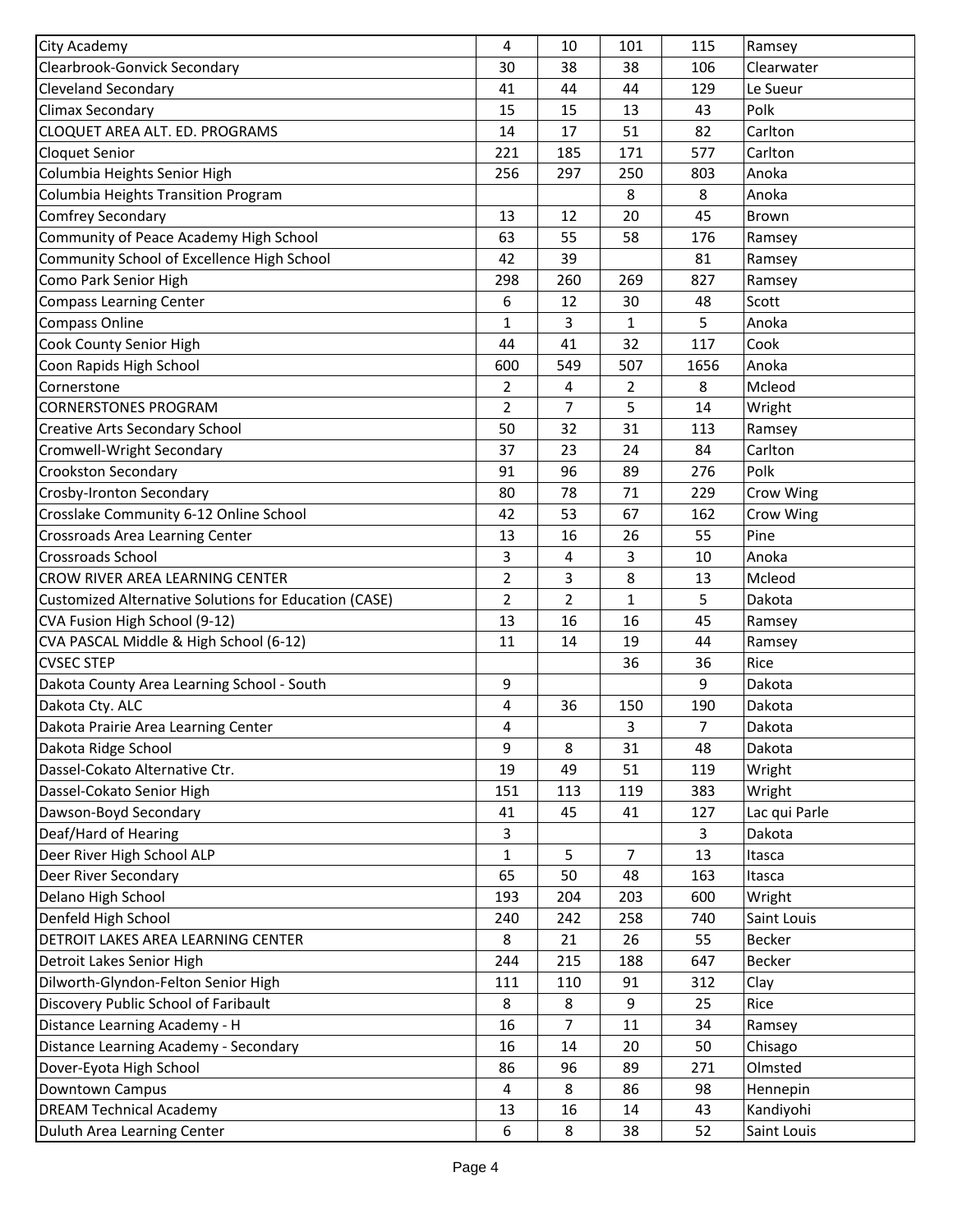| E.C.H.O. Secondary                           | 9            | 10           | 7              | 26           | <b>Yellow Medicine</b> |
|----------------------------------------------|--------------|--------------|----------------|--------------|------------------------|
| Eagan Senior High                            | 553          | 519          | 441            | 1513         | Dakota                 |
| Eagle Ridge Academy Charter School           | 67           | 43           | 43             | 153          | Hennepin               |
| <b>East Central Senior Secondary</b>         | 65           | 44           | 32             | 141          | Pine                   |
| East Grand Forks Senior High                 | 134          | 135          | 145            | 414          | Polk                   |
| East High School                             | 365          | 382          | 400            | 1147         | Saint Louis            |
| East Range Academy of Technology and Science | 17           | 41           | 54             | 112          | Saint Louis            |
| East Ridge High School                       | 532          | 488          | 457            | 1477         | Washington             |
| East View Academy                            | 1            | 11           | 107            | 119          | Ramsey                 |
| <b>Eastview Senior High</b>                  | 584          | 570          | 557            | 1711         | Dakota                 |
| Eden Prairie Online Secondary                | 32           | 19           | 24             | 75           | Hennepin               |
| Eden Prairie Senior High                     | 661          | 730          | 715            | 2106         | Hennepin               |
| <b>Eden Valley Secondary</b>                 | 80           | 80           | 75             | 235          | Meeker                 |
| <b>Edgerton Secondary</b>                    | 28           | 23           | 28             | 79           | Pipestone              |
| <b>Edina Senior High</b>                     | 662          | 695          | 649            | 2006         | Hennepin               |
| <b>Edison High</b>                           | 244          | 240          | 211            | 695          | Hennepin               |
| <b>EdVisions Off Campus School</b>           | 22           | 14           | 19             | 55           | Sibley                 |
| El Colegio Charter School                    | 23           | 15           | 21             | 59           | Hennepin               |
| Elk River Senior High                        | 416          | 403          | 402            | 1221         | Sherburne              |
| <b>Ellsworth Secondary</b>                   | 17           | 11           | 11             | 39           | <b>Nobles</b>          |
| Elm Tree Academy                             | $\mathbf{1}$ |              |                | $\mathbf{1}$ | Wadena                 |
| <b>Empower Learning Center</b>               | 7            | 12           | 7              | 26           | Pine                   |
| Enrich Alden                                 |              |              | 1              | $\mathbf{1}$ | Freeborn               |
| Enrich GM                                    |              |              | 1              | 1            | Mower                  |
| Enrich Kingsland                             | $\mathbf{1}$ | 2            | 2              | 5            | Fillmore               |
| Epsilon                                      |              | $\mathbf{1}$ |                | 1            | Hennepin               |
| Eveleth-Gilbert Senior High                  | 63           | 74           | 50             | 187          | Saint Louis            |
| <b>Exploration High School</b>               | 10           |              |                | 10           | Hennepin               |
| Face To Face Academy                         | 10           | 24           | 57             | 91           | Ramsey                 |
| <b>FAIR High</b>                             | 84           | 69           | 68             | 221          | Hennepin               |
| Fairmont Jr./Sr. High School                 | 140          | 138          | 127            | 405          | Martin                 |
| Fairview Adolescent Education Program        | 3            | 2            | 3              | 8            | Ramsey                 |
| Fairview Alternative High School             |              | 13           | 61             | 74           | Ramsey                 |
| Fairview Program                             |              |              | 3              | 3            | Sherburne              |
| Falcon View Connections Academy High School  | 46           | 50           | 46             | 142          | Washington             |
| Falcons Online Academy-HS                    | 6            | 12           | 13             | 31           | Rice                   |
| <b>Falls Secondary</b>                       | 73           | 67           | 78             | 218          | Koochiching            |
| Faribault Area Learning Center               | 4            | $10\,$       | 67             | 81           | Rice                   |
| Faribault Senior High                        | 266          | 258          | 253            | 777          | Rice                   |
| Farmington High School                       | 592          | 512          | 534            | 1638         | Dakota                 |
| Fergus Falls Area Learning Center            | 25           | 36           | 27             | 88           | <b>Otter Tail</b>      |
| Fertile-Beltrami Secondary                   | 39           | 33           | 41             | 113          | Polk                   |
| Fillmore Central Senior High                 | 50           | 44           | 34             | 128          | Fillmore               |
| First City School                            | 14           | 6            | 19             | 39           | Beltrami               |
| <b>Fisher Secondary</b>                      | 18           | 14           | 26             | 58           | Polk                   |
| FIT Academy High School                      | 9            | 12           | $\overline{2}$ | 23           | Dakota                 |
| Floodwood Secondary                          | 9            | 14           | 14             | 37           | Saint Louis            |
| <b>FOCUS ALP</b>                             |              | 1            | 10             | 11           | Olmsted                |
| <b>Focus Beyond</b>                          |              |              | 237            | 237          | Ramsey                 |
| Foley Senior High                            | 164          | 155          | 143            | 462          | Benton                 |
| Forest Lake Area Community School            | 19           | 20           | 61             | 100          | Washington             |
| Forest Lake Area High School                 | 455          | 505          | 439            | 1399         | Washington             |
|                                              |              |              |                |              |                        |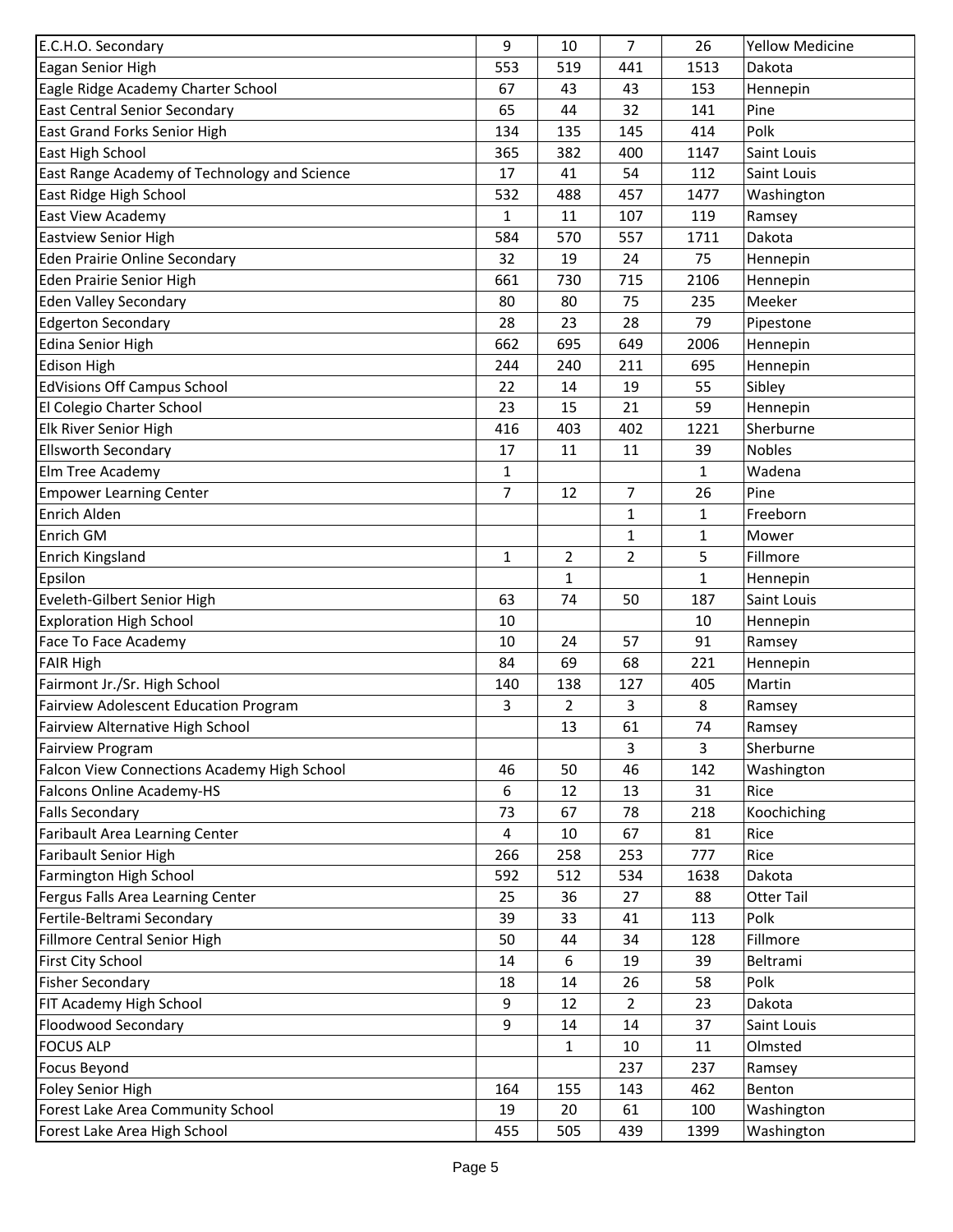| <b>Fosston Secondary</b>                  | 62             | 46           | 44  | 152          | Polk           |
|-------------------------------------------|----------------|--------------|-----|--------------|----------------|
| <b>Frazee Secondary</b>                   | 78             | 62           | 60  | 200          | <b>Becker</b>  |
| Freshwater Education District ALC         | 21             | 32           | 27  | 80           | Wadena         |
| Fridley Moore Lake Area Learning Center   | $\overline{2}$ | 21           | 23  | 46           | Anoka          |
| Fridley Online Academy                    | 18             | 25           | 34  | 77           | Anoka          |
| Fridley Senior High                       | 216            | 211          | 197 | 624          | Anoka          |
| <b>Fulda Secondary</b>                    | 35             | 20           | 18  | 73           | Murray         |
| <b>Futures Program</b>                    | 6              | 3            | 4   | 13           | Nicollet       |
| <b>Gentry Academy High</b>                | 29             | 30           | 15  | 74           | Ramsey         |
| <b>GFW High School</b>                    | 69             | 44           | 56  | 169          | Sibley         |
| Glacial Ridge Transitional Skills Program | 2              | $\mathbf{1}$ | 4   | 7            | Clay           |
| Glencoe-Silver Lake Senior High           | 130            | 124          | 133 | 387          | Mcleod         |
| <b>Glenville-Emmons Secondary</b>         | 15             | 18           | 16  | 49           | Freeborn       |
| Goodhue Secondary                         | 45             | 50           | 57  | 152          | Goodhue        |
| <b>Goodridge Secondary</b>                | 20             | 20           | 9   | 49           | Pennington     |
| Gordon Parks High School                  |                | 6            | 107 | 113          | Ramsey         |
| Granada Huntley East Chain High School    | 27             | 22           | 24  | 73           | Martin         |
| <b>Grand Meadow Senior High</b>           | 29             | 40           | 28  | 97           | Mower          |
| <b>GRAND RAPIDS AREA LEARNING CENTER</b>  | 9              | 24           | 87  | 120          | Itasca         |
| <b>Grand Rapids Senior High</b>           | 268            | 299          | 281 | 848          | Itasca         |
| <b>Great River School</b>                 | 68             | 68           | 70  | 206          | Ramsey         |
| Greenbush-Middle River Secondary          | 11             | 22           | 20  | 53           | Roseau         |
| <b>Greenway Senior High</b>               | 82             | 80           | 67  | 229          | Itasca         |
| Grygla Secondary                          | 14             | 11           | 13  | 38           | Marshall       |
| <b>Guadalupe Alternative Programs</b>     | $\overline{7}$ | 9            | 41  | 57           | Ramsey         |
| Hancock Sec.                              | 36             | 27           | 29  | 92           | <b>Stevens</b> |
| Harbor City International Charter         | 58             | 43           | 46  | 147          | Saint Louis    |
| <b>Harding Senior High</b>                | 461            | 450          | 422 | 1333         | Ramsey         |
| <b>Harmony Learning Center</b>            | 5              | 1            | 6   | 12           | Ramsey         |
| <b>Harrison Education Center</b>          | 12             | 4            | 7   | 23           | Hennepin       |
| <b>Hastings Alternative Center</b>        | 9              | 8            | 14  | 31           | Dakota         |
| <b>Hastings High School</b>               | 354            | 282          | 321 | 957          | Dakota         |
| <b>Hawley Secondary</b>                   | 77             | 62           | 74  | 213          | Clay           |
| HAYFIELD SECONDARY                        | 54             | 55           | 48  | 157          | Dodge          |
| HEADWATERS EDUC LEARNING PROGRAM          | 8              | 16           | 12  | 36           | Hubbard        |
| <b>Healy Secondary</b>                    | 106            | 95           | 93  | 294          | Morrison       |
| <b>Heartland Girls Ranch</b>              | 5              | 10           | 5   | 20           | Swift          |
| Hendricks Senior High                     | 13             | $10\,$       | 8   | 31           | Lincoln        |
| Hennepin Gateway To College               |                | 7            | 59  | 66           | Hennepin       |
| <b>Henning Secondary</b>                  | 19             | 33           | 23  | 75           | Otter Tail     |
| Henry High                                | 217            | 229          | 224 | 670          | Hennepin       |
| Henry High - SWS                          |                |              | 1   | $\mathbf{1}$ | Hennepin       |
| Heritage Academy High                     | 25             | 32           | 32  | 89           | Hennepin       |
| <b>Herman Secondary</b>                   | 9              | 4            | 10  | 23           | Grant          |
| Hermantown Alternative Learning Program   | $\mathbf{1}$   | 8            | 2   | 11           | Saint Louis    |
| Hermantown Senior High                    | 173            | 159          | 151 | 483          | Saint Louis    |
| Heron Lake-Okabena Secondary              | 41             | 21           | 42  | 104          | Jackson        |
| Hiawatha Collegiate High School           | 163            | 156          | 121 | 440          | Hennepin       |
| <b>Hibbing High</b>                       | 181            | 161          | 148 | 490          | Saint Louis    |
| High School For Recording Arts            | 19             | 28           | 251 | 298          | Ramsey         |
| <b>Higher Ground Secondary Academy</b>    | 81             | 71           | 57  | 209          | Ramsey         |
| <b>Highland Park Senior High</b>          | 370            | 310          | 306 | 986          | Ramsey         |
|                                           |                |              |     |              |                |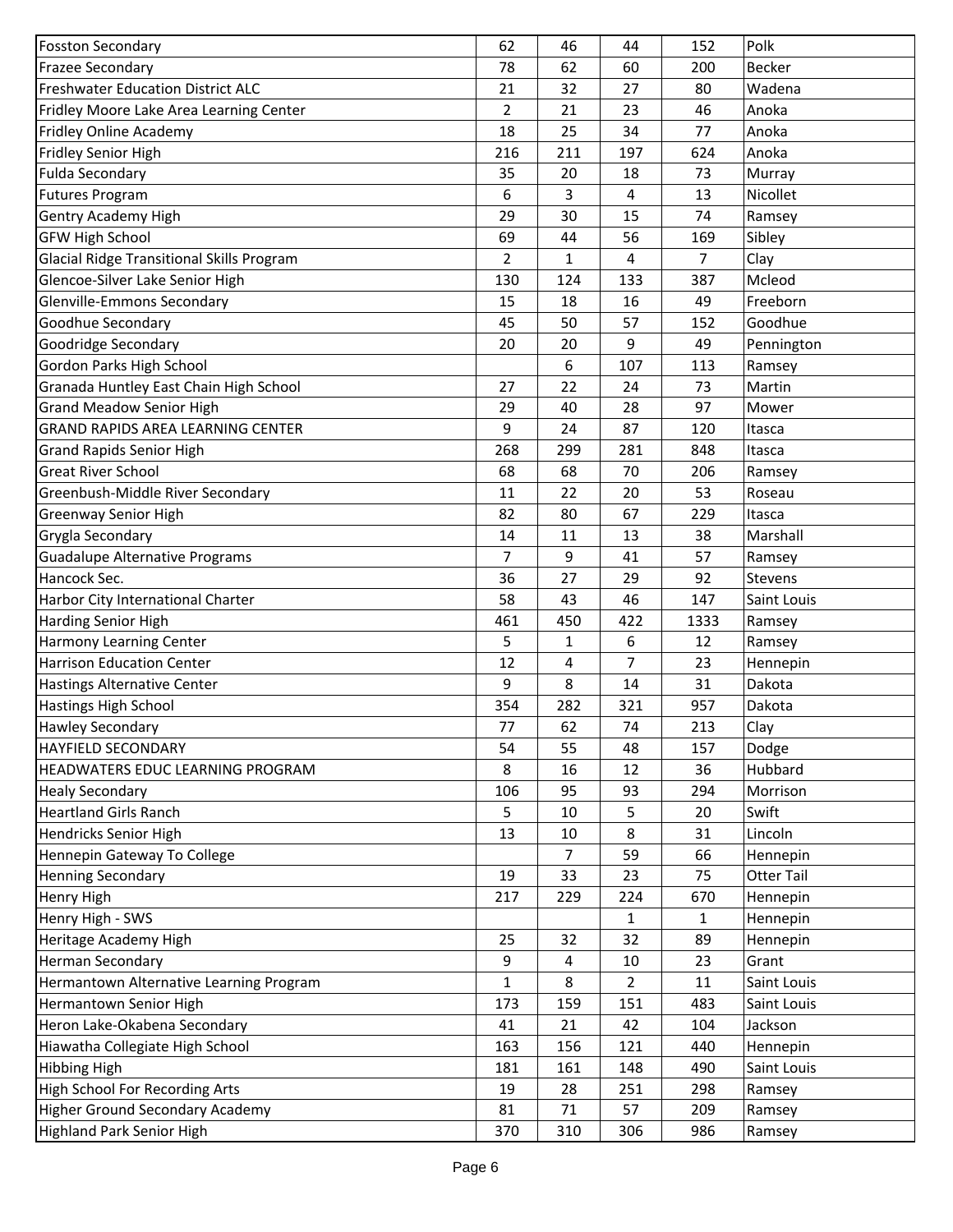| <b>Highview ALC</b>                         | 6              | 21             | 149            | 176            | Hennepin            |
|---------------------------------------------|----------------|----------------|----------------|----------------|---------------------|
| Hill City Senior High                       | 21             | 23             | 27             | 71             | Aitkin              |
| Hills-Beaver Creek Secondary                | 34             | 28             | 40             | 102            | Rock                |
| Hinckley-Finlayson Secondary                | 77             | 73             | 58             | 208            | Pine                |
| <b>HLWW Alternative Learning Program</b>    | 6              | 12             | 13             | 31             | Wright              |
| Hmong College Prep Academy HS               | 178            | 170            | 156            | 504            | Ramsey              |
| <b>HOA High School</b>                      | 9              | 29             | 22             | 60             | Dakota              |
| <b>Holdingford Secondary</b>                | 86             | 63             | 69             | 218            | <b>Stearns</b>      |
| Home/Hospital Instruction                   | 1              |                |                | $\mathbf{1}$   | Ramsey              |
| <b>Hopkins Senior High</b>                  | 509            | 544            | 546            | 1599           | Hennepin            |
| <b>Houston Secondary</b>                    | 27             | 23             | 32             | 82             | Houston             |
| Howard Lake-Waverly-Winsted Sec.            | 86             | 89             | 66             | 241            | Wright              |
| <b>HUMBOLDT HIGH SCHOOL</b>                 | 188            | 190            | 153            | 531            | Ramsey              |
| Hutchinson Night Alt Learning Ctr           |                |                | $\overline{7}$ | $\overline{7}$ | Mcleod              |
| Hutchinson Senior High                      | 223            | 236            | 222            | 681            | Mcleod              |
| <b>Hutchinson Transition Assistance PG</b>  |                |                | 17             | 17             | Mcleod              |
| <b>Imprints Program</b>                     | 3              | 6              | 2              | 11             | Brown               |
| <b>Indus Secondary</b>                      | 8              | 8              | 5              | 21             | Koochiching         |
| Insight School of Minnesota                 | 57             | 60             | 129            | 246            | Hennepin            |
| <b>INTEGRATED ARTS ACADEMY</b>              | 13             | 19             | 36             | 68             | Carver              |
| Intensive DCD - SNW                         | $\overline{2}$ |                | 1              | $\overline{3}$ | Wright              |
| Intensive Interagency Program               | 1              | 4              | $\overline{2}$ | $\overline{7}$ | Clay                |
| iQ Academy 9-12                             | 55             | 58             | 67             | 180            | <b>Otter Tail</b>   |
| Irondale Senior High                        | 439            | 428            | 464            | 1331           | Ramsey              |
| ISD 181 Learning Center                     | 17             | 41             | 94             | 152            | Crow Wing           |
| ISD 361 - ALC Program                       | 3              | 3              | 13             | 19             | Koochiching         |
| ISD 728 Focus/Journey                       | 4              | $\mathbf 1$    | 1              | 6              | Sherburne           |
| <b>ISLE AREA LEARNING CENTER</b>            | $\overline{2}$ | 5              | 8              | 15             | Mille Lacs          |
| <b>Isle Secondary</b>                       | 32             | 35             | 21             | 88             | Mille Lacs          |
| <b>ITASKIN EDUCATION CENTER</b>             |                |                |                |                |                     |
|                                             | 7              | 3<br>20        | 3              | 13             | Itasca<br>Sherburne |
| Ivan Sand Community High School             | 10             |                | 60             | 90             |                     |
| Ivan Sand Community School- IS              | 1              | $\overline{2}$ | 3              | 6              | Sherburne           |
| Jackson County Central Senior High          | 74             | 93             | 85             | 252            | Jackson             |
| Jane Goodall Environmental Sciences Academy | 24             | 17             | 20             | 61             | Wright              |
| Janesville-Waldorf-Pemberton Sec            | 59             | 56             | 62             | 177            | Waseca              |
| Jefferson Elementary                        | 1              |                |                | $\mathbf{1}$   | Olmsted             |
| Jefferson Senior High                       | 446            | 424            | 375            | 1245           | Hennepin            |
| Jennings Experiential High School           | 6              | 11             | 38             | 55             | Ramsey              |
| John Marshall Senior High                   | 391            | 404            | 381            | 1176           | Olmsted             |
| Johnson Senior High                         | 294            | 304            | 274            | 872            | Ramsey              |
| Jordan High School                          | 184            | 158            | 143            | 485            | Scott               |
| Journeys Secondary School                   | 7              | 8              | 44             | 59             | Ramsey              |
| Juvenile Service Center                     | 3              | 5              | 1              | 9              | Ramsey              |
| Kaleidoscope Charter High School            | 24             | 27             | 23             | 74             | Wright              |
| Kalon Prep Academy                          | 23             | 30             | 29             | 82             | Douglas             |
| Kasson-Mantorville Senior High              | 162            | 170            | 160            | 492            | Dodge               |
| Kato Public Charter School                  | 10             | 3              | 11             | 24             | <b>Blue Earth</b>   |
| Kelliher Secondary                          | 29             | 21             | 20             | 70             | Beltrami            |
| Kennedy High School                         | 172            | 163            | 137            | 472            | Otter Tail          |
| Kennedy Senior High                         | 439            | 385            | 340            | 1164           | Hennepin            |
| Kenyon-Wanamingo Senior High                | 57             | 54             | 51             | 162            | Goodhue             |
| Kerkhoven Secondary                         | 68             | 56             | 47             | 171            | Swift               |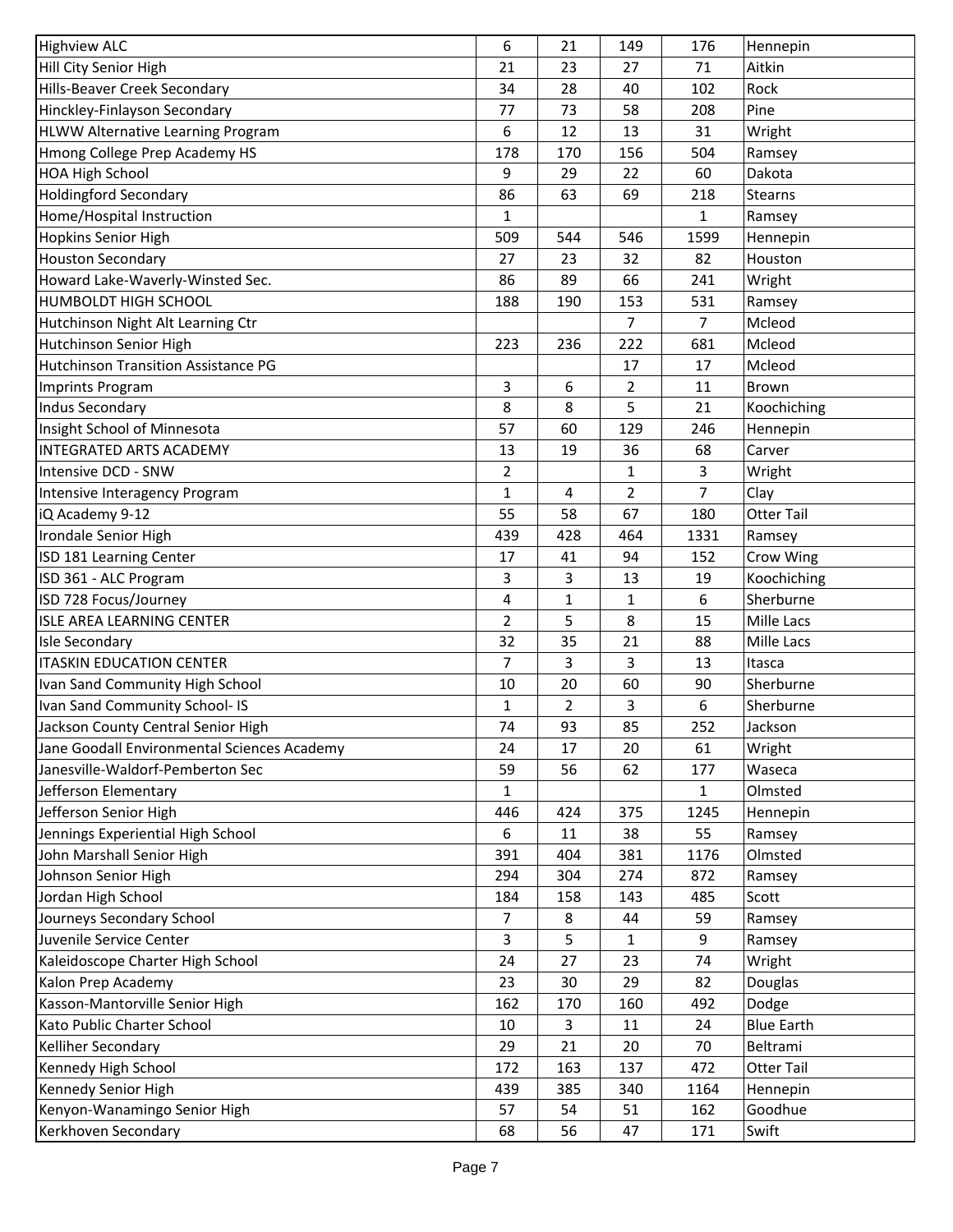| Kimball Secondary                                      | 69             | 66             | 66           | 201            | <b>Stearns</b>    |
|--------------------------------------------------------|----------------|----------------|--------------|----------------|-------------------|
| Kingsland Junior/Senior High School                    | 48             | 30             | 48           | 126            | Fillmore          |
| Kittson Central Secondary                              | 19             | 18             | 13           | 50             | Kittson           |
| Knights Academy                                        | 12             | 15             | 22           | 49             | Wright            |
| KOKESH AREA LEARNING CENTER                            | 2              | 6              | 13           | 21             | Mille Lacs        |
| La Crescent Secondary Montessori & STEM Academy        | 8              | $\overline{2}$ | 3            | 13             | Houston           |
| La Crescent Senior High                                | 104            | 99             | 99           | 302            | Houston           |
| Lac qui Parle Valley Secondary                         | 46             | 46             | 51           | 143            | Lac qui Parle     |
| Lafayette Secondary                                    | 20             | 28             | 25           | 73             | Red Lake          |
| Lake of The Woods Secondary                            | 41             | 31             | 45           | 117            | Lake of the Woods |
| Lake Park Audubon Secondary                            | 47             | 64             | 50           | 161            | Becker            |
| Lake Park School                                       | 2              | 5              | 5            | 12             | Kandiyohi         |
| <b>Laker Transitions</b>                               |                |                | 7            | $\overline{7}$ | <b>Becker</b>     |
| Lakes Country Academy - FF                             | $\mathbf{1}$   | $\overline{2}$ |              | 3              | <b>Otter Tail</b> |
| Lakes Country Youth Educ Svcs                          | $\mathbf{1}$   | 3              | 23           | 27             | Clay              |
| Lakes International Language Academy-Headwaters Campus | 67             | 49             | 52           | 168            | Washington        |
| Lakeside Learning Center                               | 3              | $\overline{2}$ |              | 5              | Beltrami          |
| Lakeview School                                        |                | $\mathbf{1}$   | 2            | 3              | Kandiyohi         |
| Lakeview Secondary                                     | 52             | 43             | 34           | 129            | Lyon              |
| Lakeville Area Learning Center                         | 8              | 15             | 29           | 52             | Dakota            |
| Lakeville North High                                   | 469            | 440            | 446          | 1355           | Dakota            |
| Lakeville South High                                   | 488            | 440            | 421          | 1349           | Dakota            |
| Lancaster Secondary                                    | 5              | 13             | 14           | 32             | Kittson           |
| Lanesboro Secondary                                    | 35             | 32             | 35           | 102            | Fillmore          |
| Laporte Secondary                                      | 24             | 21             | 13           | 58             | Hubbard           |
| Laura Baker SUN Program                                |                |                | 5            | 5              | Rice              |
| Le Sueur-Henderson High School                         | 79             | 88             | 86           | 253            | Le Sueur          |
| <b>LEAP High School</b>                                | 28             | 21             | 42           | 91             | Ramsey            |
| LEAP Launching Emerging Adults Program                 |                | 1              | 9            | 10             | Olmsted           |
| <b>Learning Center</b>                                 | 19             | 20             | 52           | 91             | Nobles            |
| Learning Center Night                                  | $\overline{2}$ | 14             | 23           | 39             | <b>Nobles</b>     |
| LeRoy Secondary                                        | 16             | 22             | 13           | 51             | Mower             |
| Lester Prairie Secondary                               | 53             | 29             | 32           | 114            | Mcleod            |
| Lewiston-Altura Secondary                              | 77             | 58             | 91           | 226            | Winona            |
| <b>Lincoln Education Center</b>                        | 8              | 9              | 52           | 69             | Crow Wing         |
| Lincoln International High School                      | 27             | 28             | 26           | 81             | Hennepin          |
| Lincoln Secondary                                      | 111            | 81             | 100          | 292            | Carlton           |
| Lincoln Secondary                                      | 100            | 91             | 94           | 285            | Wabasha           |
| Lincoln Senior High                                    | 142            | 150            | 123          | 415            | Pennington        |
| Link12 Lakeville High School                           | 33             | 25             | 41           | 99             | Dakota            |
| LION Program - Alternative Education                   |                |                | $\mathbf{1}$ | $\mathbf{1}$   | Kanabec           |
| Lionsgate Academy - Lynx Program                       | $\overline{2}$ | 5              | 10           | 17             | Ramsey            |
| Lionsgate Academy - Minnetonka                         | 26             | 23             | 23           | 72             | Hennepin          |
| Lionsgate Academy - Shoreview                          | 27             | 22             | 22           | 71             | Ramsey            |
| Lionsgate Academy AIM                                  |                |                | 41           | 41             | Ramsey            |
| Lismore Colony Senior High School                      | 4              |                |              | 4              | <b>Big Stone</b>  |
| Litchfield Area Learning Program                       |                | 6              | 8            | 14             | Meeker            |
| Litchfield Senior High                                 | 122            | 119            | 91           | 332            | Meeker            |
| LITTLE FALLS CONTINUING EDUCATION                      | $\mathbf{1}$   | 25             | 53           | 79             | Morrison          |
| Little Falls Senior High                               | 219            | 191            | 158          | 568            | Morrison          |
| Little Sand                                            | 4              | 2              |              | 6              | Cass              |
| Littlefork-Big Falls Secondary                         | 23             | 17             | 24           | 64             | Koochiching       |
|                                                        |                |                |              |                |                   |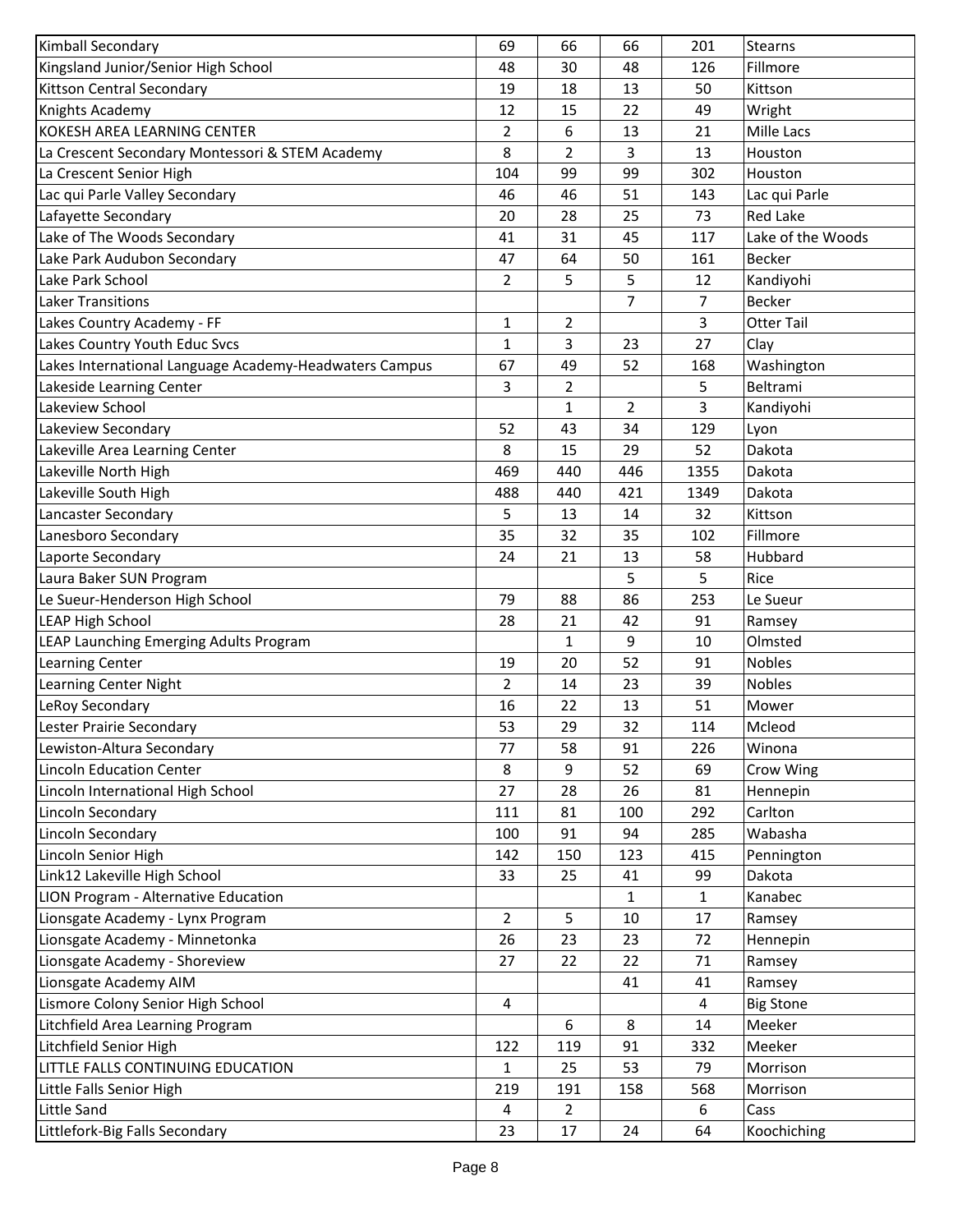| LK CRYSTAL-WELLCOME MEMORIAL SECONDARY       | 73             | 68           | 56  | 197            | <b>Blue Earth</b> |
|----------------------------------------------|----------------|--------------|-----|----------------|-------------------|
| Long Prairie-Grey Secondary School           | 68             | 73           | 63  | 204            | Todd              |
| Longfellow Alternative High                  | 6              | 17           | 35  | 58             | Hennepin          |
| Loring-Nicollet High                         | $\overline{2}$ | 6            | 32  | 40             | Hennepin          |
| Loring-Nicollet High Extended                |                |              | 2   | 2              | Hennepin          |
| LUVERNE ALTERNATIVE PROGRAM                  |                | 2            | 2   | 4              | Rock              |
| Luverne Senior High                          | 95             | 86           | 93  | 274            | Rock              |
| Lyle Secondary                               | 19             | 21           | 17  | 57             | Mower             |
| <b>Mabel-Canton Secondary</b>                | 14             | 18           | 22  | 54             | Fillmore          |
| <b>MACCRAY SENIOR HIGH</b>                   | 57             | 43           | 50  | 150            | Chippewa          |
| Madelia Secondary                            | 45             | 38           | 38  | 121            | Watonwan          |
| MAHNOMEN AREA LEARNING CENTER                | 13             | 6            | 7   | 26             | Mahnomen          |
| Mahnomen Secondary                           | 41             | 43           | 39  | 123            | Mahnomen          |
| Mahtomedi Senior High                        | 278            | 289          | 291 | 858            | Washington        |
| Mankato East Senior High                     | 331            | 298          | 295 | 924            | <b>Blue Earth</b> |
| Mankato West Senior High                     | 302            | 315          | 305 | 922            | <b>Blue Earth</b> |
| Maple Grove Senior High                      | 578            | 569          | 592 | 1739           | Hennepin          |
| Maple Lake Secondary                         | 61             | 59           | 85  | 205            | Wright            |
| <b>Maple River Secondary</b>                 | 68             | 72           | 66  | 206            | <b>Blue Earth</b> |
| Marshall County Central High                 | 37             | 32           | 33  | 102            | Marshall          |
| Marshall High School                         | 228            | 199          | 184 | 611            | Lyon              |
| Martin County West Senior High               | 56             | 60           | 57  | 173            | Martin            |
| Mash-Ka-Wisen                                | 1              |              |     | 1              | Carlton           |
| <b>MATEC</b>                                 | 9              | 15           | 39  | 63             | Lyon              |
| Math And Science Academy                     | 73             | 62           | 57  | 192            | Washington        |
| Mayo Senior High                             | 503            | 474          | 465 | 1442           | Olmsted           |
| MCF - Oak Park Heights                       |                | $\mathbf{1}$ | 1   | $\overline{2}$ | Washington        |
| MCF-Moose Lake/Willow River                  |                | 2            |     | $\overline{2}$ | Carlton           |
| MCF-Red Wing, Maginnis High School           | 3              | 10           | 31  | 44             | Goodhue           |
| McGregor Area Learning Program               |                | $\mathbf{1}$ |     | 1              | Aitkin            |
| <b>McGregor Secondary</b>                    | 28             | 35           | 40  | 103            | Aitkin            |
| <b>Medford Secondary</b>                     | 65             | 72           | 76  | 213            | Steele            |
| Melrose                                      | 3              |              | 1   | 4              | Hennepin          |
| Melrose Secondary                            | 117            | 109          | 104 | 330            | Stearns           |
| Memorial High School                         | 38             | 43           | 29  | 110            | Saint Louis       |
| <b>MENAHGA HIGH SCHOOL</b>                   | 72             | 74           | 81  | 227            | Wadena            |
| Menlo Park Academy                           | 3              | 9            | 45  | 57             | Hennepin          |
| <b>MERC</b>                                  | 3              | 5            | 42  | 50             | Hennepin          |
| <b>MERC Extended</b>                         |                | 2            | 4   | 6              | Hennepin          |
| Merritt Creek Academy                        | 9              | 1            |     | 10             | Saint Louis       |
| Mesabi Area Learning Center                  | 6              | 1            | 4   | 11             | Saint Louis       |
| Mesabi East Secondary                        | 60             | 67           | 73  | 200            | Saint Louis       |
| Metro College Prep                           | 107            | 106          | 122 | 335            | Hennepin          |
| Metro Deaf School                            | 8              | 11           | 12  | 31             | Ramsey            |
| Metro Heights Academy                        | $\overline{7}$ | 10           | 146 | 163            | Anoka             |
| Mid State Ed Dist Steps Trans. Prog          |                |              | 6   | 6              | Morrison          |
| Milaca 7-12 Online                           | 1              | 4            | 6   | 11             | Mille Lacs        |
| Milaca Area Learning Center                  | 4              | 6            | 13  | 23             | Mille Lacs        |
| Milaca Secondary High                        | 129            | 150          | 106 | 385            | Mille Lacs        |
| Minneapolis Academy & Career Center          |                | 1            | 14  | 15             | Hennepin          |
| Minneapolis Academy & Career Center Extended |                |              | 17  | 17             | Hennepin          |
| Minneota Secondary                           | 43             | 45           | 47  | 135            | Lyon              |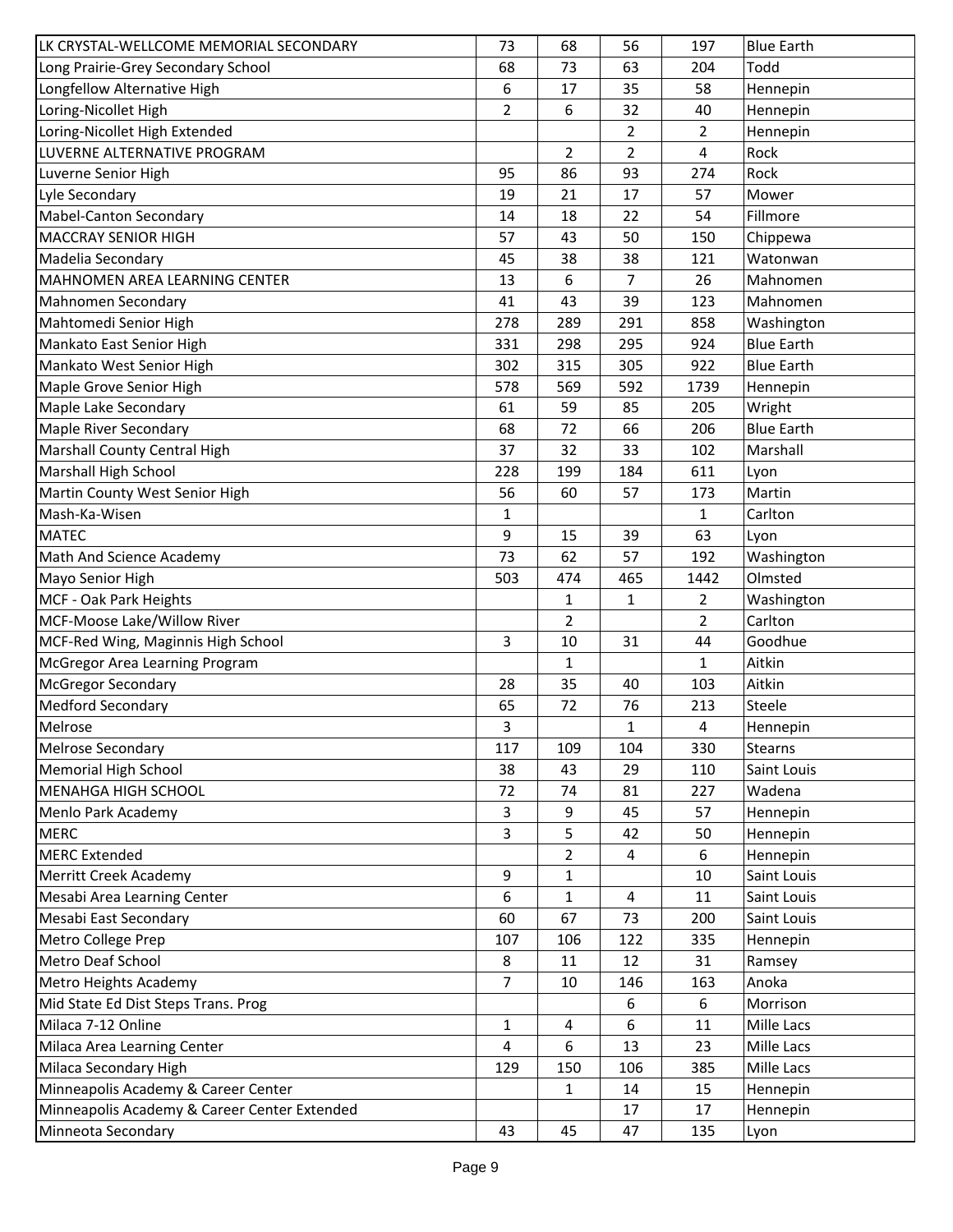| Minnesota Connections Academy 7-12    | 448            | 509          | 543          | 1500           | Ramsey      |
|---------------------------------------|----------------|--------------|--------------|----------------|-------------|
| Minnesota New Country School          | 17             | 36           | 26           | 79             | Sibley      |
| Minnesota Online High School          | 32             | 41           | 118          | 191            | Ramsey      |
| Minnesota River School                | 1              |              | 1            | $\overline{2}$ | Nicollet    |
| Minnesota Valley School               | 1              | 7            | 2            | 10             | Nicollet    |
| Minnesota Virtual Academy High School | 166            | 152          | 185          | 503            | Houston     |
| Minnesota Virtual Schools             | 35             | 72           | 138          | 245            | Ramsey      |
| Minnetonka Senior High                | 868            | 896          | 846          | 2610           | Hennepin    |
| Minnewaska Area WIN Academy           | 4              | 5            | 4            | 13             | Pope        |
| Minnewaska Secondary                  | 96             | 81           | 97           | 274            | Pope        |
| MMSA High School                      | 35             | 33           | 29           | 97             | Ramsey      |
| MN Academy For The Blind              | 4              | 4            | 19           | 27             | Rice        |
| MN Academy For The Deaf               | 8              | 10           | 17           | 35             | Rice        |
| MN Correctional Facility-Lino Lakes   | $\overline{2}$ | $\mathbf{1}$ | 4            | $\overline{7}$ | Anoka       |
| MN Correctional Facility-Shakopee     |                | 1            | $\mathbf{1}$ | $\overline{2}$ | Scott       |
| MN Correctional Facility-St. Cloud    | 2              |              | 2            | 4              | Sherburne   |
| MN Correctional Facility-Stillwater   |                | 1            | 2            | 3              | Washington  |
| MN River Valley ALC-Seatbased         | 16             | 37           | 52           | 105            | Chippewa    |
| <b>MNVSS</b>                          | 1              | 7            | 15           | 23             | Lincoln     |
| Montevideo Senior High                | 113            | 87           | 94           | 294            | Chippewa    |
| Monticello Alternative Program        | $\overline{2}$ | 15           | 37           | 54             | Wright      |
| Monticello Senior High                | 345            | 283          | 300          | 928            | Wright      |
| Moorhead Alternative Learning Center  | 18             | 26           | 44           | 88             | Clay        |
| Moorhead High School                  | 505            | 425          | 449          | 1379           | Clay        |
| Moorhead Online Secondary Academy     | 19             | 27           | 22           | 68             | Clay        |
| Moose Lake Secondary                  | 52             | 34           | 45           | 131            | Carlton     |
| MORA ALTERNATIVE LEARNING CENTER      | $\overline{2}$ | 12           | 27           | 41             | Kanabec     |
| Mora Secondary                        | 126            | 126          | 107          | 359            | Kanabec     |
| Morris Area Secondary                 | 82             | 84           | 88           | 254            | Stevens     |
| MOUND WESTONKA HIGH SCHOOL            | 194            | 213          | 211          | 618            | Hennepin    |
| Mounds View Adult Education           |                |              | 6            | 6              | Ramsey      |
| Mounds View ALC                       | $\mathbf{1}$   | 17           | 79           | 97             | Ramsey      |
| Mounds View Senior High               | 486            | 468          | 442          | 1396           | Ramsey      |
| Mountain Iron-Buhl Secondary          | 45             | 34           | 34           | 113            | Saint Louis |
| Mountain Lake Secondary               | 40             | 40           | 49           | 129            | Cottonwood  |
| <b>Moving Forward</b>                 |                |              | 19           | 19             | Isanti      |
| MPS Metro C                           | 1              | 1            |              | $\overline{2}$ | Hennepin    |
| MPS Metro HA                          | 3              | 2            | 3            | 8              | Hennepin    |
| MPS Online 6-12                       | 37             | 29           | 54           | 120            | Hennepin    |
| MTS High School                       | 18             | 37           | 33           | 88             | Hennepin    |
| <b>MTS Pease Academy</b>              | 4              | 5            | 11           | 20             | Hennepin    |
| Murray County Central Secondary       | 54             | 57           | 51           | 162            | Murray      |
| Nashwauk Secondary                    | 50             | 38           | 40           | 128            | Itasca      |
| Nashwauk-Keewatin ALP                 |                |              | 1            | 1              | Itasca      |
| NE Metro North                        |                |              | 1            | $\mathbf{1}$   | Ramsey      |
| <b>NECA Independent Study</b>         |                |              | 1            | $\mathbf{1}$   | Hennepin    |
| Nevis Secondary                       | 43             | 41           | 39           | 123            | Hubbard     |
| New Century Academy                   | 17             | 41           | 31           | 89             | Mcleod      |
| New Chance                            | $\mathbf{1}$   |              |              | 1              | Dakota      |
| New Code Academy High School          | 27             | 27           | 20           | 74             | Hennepin    |
| New Heights School, Inc.              | 19             | 14           | 7            | 40             | Washington  |
| New London Alternative School         |                | 8            | 10           | 18             | Kandiyohi   |
|                                       |                |              |              |                |             |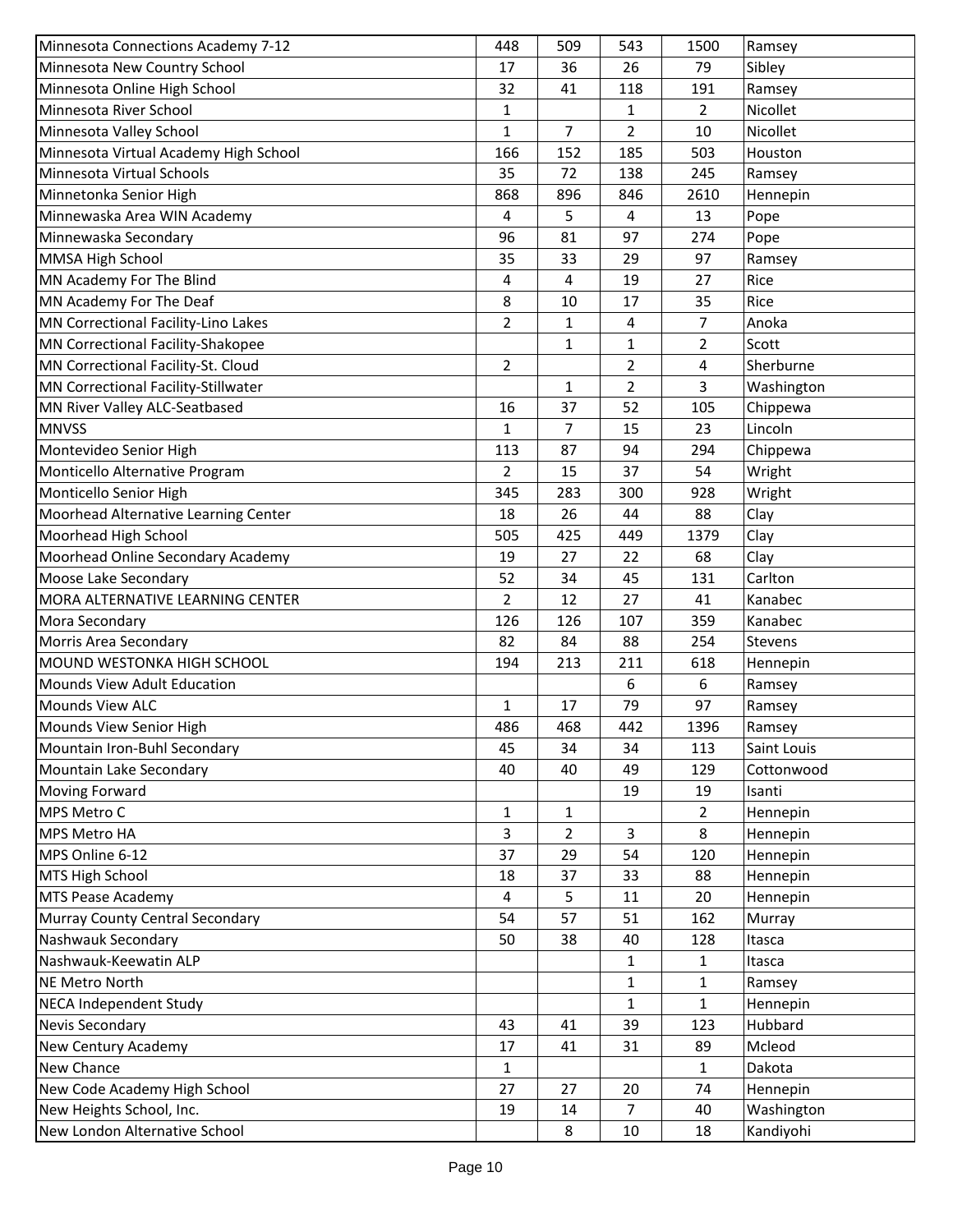| New London-Spicer Sr.                    | 123 | 104            | 104            | 331            | Kandiyohi         |
|------------------------------------------|-----|----------------|----------------|----------------|-------------------|
| New Paths Alternative Learning Program   |     |                | 1              | 1              | Polk              |
| New Prague Senior High                   | 357 | 308            | 326            | 991            | Scott             |
| New Ulm High School                      | 173 | 155            | 143            | 471            | Brown             |
| New York Mills Secondary                 | 52  | 58             | 47             | 157            | <b>Otter Tail</b> |
| <b>Next Step Transition Program</b>      |     |                | 91             | 91             | Washington        |
| Nicollet High School                     | 29  | 38             | 28             | 95             | Nicollet          |
| Norman County East Secondary             | 21  | 18             | 19             | 58             | Norman            |
| Norse Area Learning Center               | 2   | 4              | 26             | 32             | Chisago           |
| North Branch Area High School            | 222 | 176            | 217            | 615            | Chisago           |
| North Education Center Academy           | 3   | 10             | 38             | 51             | Hennepin          |
| North High                               | 133 | 71             | 92             | 296            | Hennepin          |
| North Lakes Academy Upper School         | 38  | 44             | 30             | 112            | Washington        |
| North Senior High                        | 399 | 421            | 392            | 1212           | Ramsey            |
| North Woods Secondary                    | 45  | 46             | 51             | 142            | Saint Louis       |
| Northeast Range Secondary                | 20  | 25             | 27             | 72             | Saint Louis       |
| Northern Lights Community School         | 23  | 17             | 11             | 51             | Itasca            |
| Northfield Area Learning Center          | 5   | 11             | 54             | 70             | Rice              |
| Northfield Portage High School           | 15  | 12             | 25             | 52             | Rice              |
| Northfield Senior High                   | 334 | 285            | 315            | 934            | Rice              |
| Northland Learning Center 010            | 11  | 9              | 16             | 36             | Saint Louis       |
| Northland Learning Center 020            | 3   | $\overline{7}$ | 6              | 16             | Saint Louis       |
| Northland Secondary                      | 34  | 26             | 20             | 80             | Cass              |
| Northome Secondary                       | 8   | 9              | 10             | 27             | Koochiching       |
| Northwest Area Learning Center           | 2   | 10             | 26             | 38             | Pennington        |
| Northwest Passage High School            | 24  | 27             | 75             | 126            | Anoka             |
| NOVA CLASSICAL ACADEMY UPPER SCHOOL      | 69  | 64             | 67             | 200            | Ramsey            |
| <b>NRHEG Secondary</b>                   | 69  | 77             | 62             | 208            | Waseca            |
| <b>NSEC Transition Program</b>           |     |                | 22             | 22             | Saint Louis       |
| <b>Oakland Education Center</b>          | 6   | 3              | 11             | 20             | Mower             |
| Ogilvie Secondary                        | 43  | 35             | 51             | 129            | Kanabec           |
| Onamia Academy                           | 8   | 8              | 8              | 24             | Mille Lacs        |
| Onamia High School                       | 54  | 28             | 33             | 115            | Mille Lacs        |
| <b>ONE91 Virtual Academy Secondary</b>   | 28  | 36             | 48             | 112            | Dakota            |
| Online728 High School                    | 15  | 24             | 22             | 61             | Sherburne         |
| <b>Onward Transition Program</b>         |     |                | 8              | 8              | Mille Lacs        |
| Open World Learning Secondary            | 65  | 63             | 48             | 176            | Ramsey            |
| Options                                  | 4   |                | $\overline{2}$ | 6              | Dakota            |
| Options                                  | 3   | 1              | $\mathbf{1}$   | 5              | Ramsey            |
| Options At Edina High School             |     |                | 1              | 1              | Hennepin          |
| Orono Senior High                        | 235 | 260            | 237            | 732            | Hennepin          |
| <b>Ortonville Secondary</b>              | 39  | 41             | 36             | 116            | <b>Big Stone</b>  |
| <b>Osakis Secondary</b>                  | 77  | 75             | 67             | 219            | Douglas           |
| Oshawa Learning Academy                  | 4   | 4              | 6              | 14             | Nicollet          |
| Oshki Manidoo Center                     |     |                | 2              | $\overline{2}$ | Beltrami          |
| <b>Osseo Education Center</b>            |     |                | 62             | 62             | Hennepin          |
| Osseo Senior High                        | 568 | 521            | 486            | 1575           | Hennepin          |
| Owatonna ALC 9-12                        | 6   | 28             | 46             | 80             | Steele            |
| Owatonna Online 9-12                     | 8   | 12             | 21             | 41             | Steele            |
| Owatonna Senior High                     | 392 | 320            | 377            | 1089           | Steele            |
| <b>PACT Charter Secondary</b>            | 57  | 53             | 59             | 169            | Anoka             |
| Paladin Career and Technical High School | 22  | 31             | 129            | 182            | Anoka             |
|                                          |     |                |                |                |                   |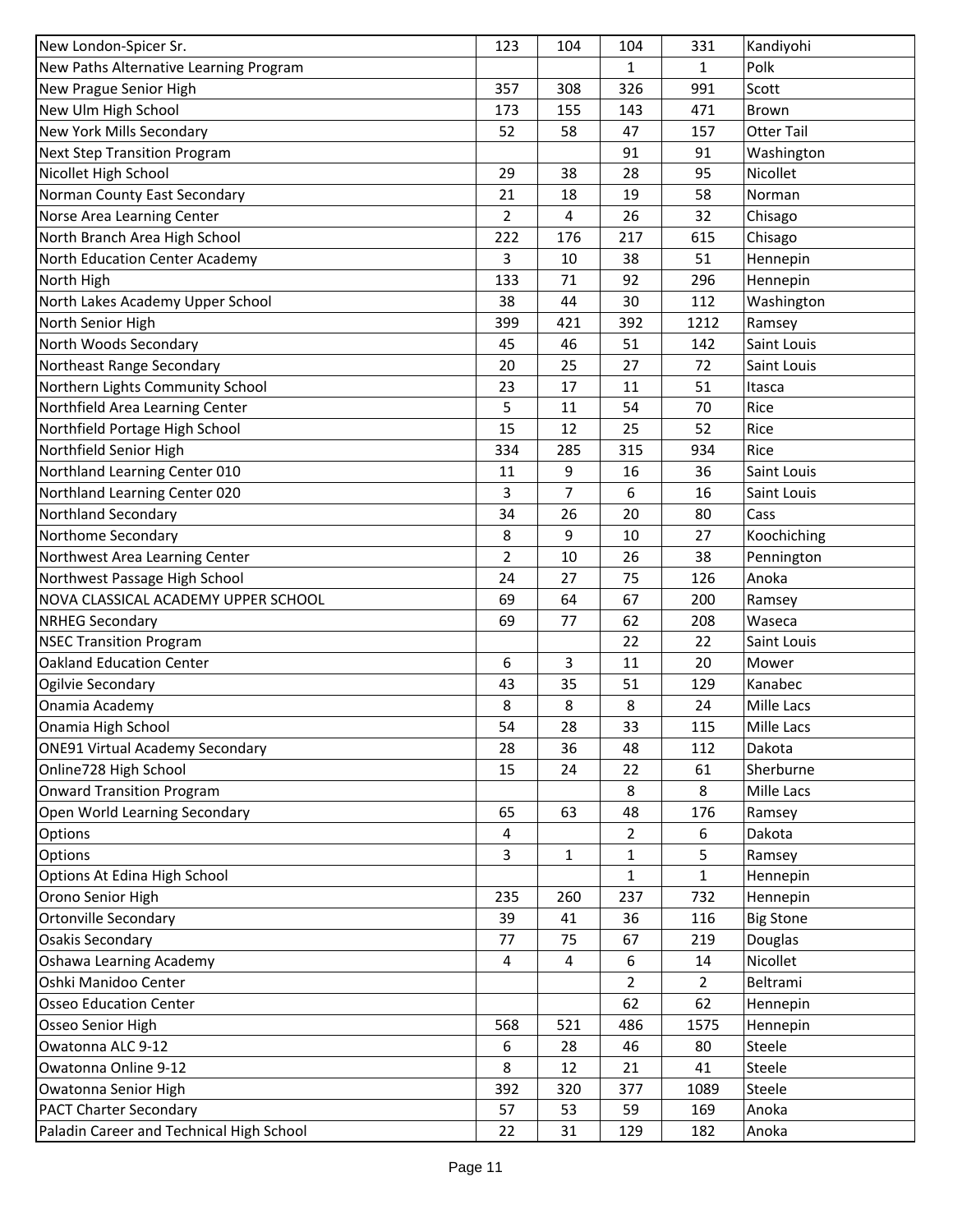| Park Center IB World School                    | 431            | 409            | 499       | 1339           | Hennepin          |
|------------------------------------------------|----------------|----------------|-----------|----------------|-------------------|
| Park High School                               | 479            | 464            | 493       | 1436           | Washington        |
| Park Rapids Area Virtual Academy - High School | 4              | 3              | 6         | 13             | Hubbard           |
| Park Rapids Senior High                        | 115            | 129            | 84        | 328            | Hubbard           |
| Parkers Prairie Secondary                      | 46             | 49             | 39        | 134            | <b>Otter Tail</b> |
| Parnassus Preparatory School-Rhetoric          | 51             | 20             | 32        | 103            | Hennepin          |
| Passages Transition Program                    |                |                | 15        | 15             | Washington        |
| Pathway to Change                              | 1              | $\mathbf{2}$   | 6         | 9              | Chisago           |
| Pathways                                       |                |                | 117       | 117            | Anoka             |
| Pathways Program Grades 8-12                   | 5              | 5              | 4         | 14             | Goodhue           |
| Paynesville Area High School                   | 83             | 68             | 77        | 228            | Stearns           |
| Pelican Rapids Secondary                       | 83             | 72             | 69        | 224            | <b>Otter Tail</b> |
| Pequot Lakes Senior High                       | 161            | 149            | 140       | 450            | Crow Wing         |
| Perham Area Learning Center                    | 4              | 15             | 28        | 47             | <b>Otter Tail</b> |
| Perham Senior High                             | 119            | 112            | 99        | 330            | <b>Otter Tail</b> |
| Perpich Center For Arts Education              |                | 84             | 82        | 166            | Hennepin          |
| PHOENIX ACADEMY                                | $\overline{7}$ | 1              | 3         | 11             | Ramsey            |
| <b>Phoenix Learning Center</b>                 | $\mathbf{1}$   | 4              | 25        | 30             | Wright            |
| Phoenix Recovery Programs                      | 1              | 3              |           | 4              | <b>Blue Earth</b> |
| <b>Phoenix School</b>                          | 3              | 4              | 4         | 11             | Hennepin          |
| PILLAGER AREA CHARTER SCHOOL                   | 13             | 9              | 16        | 38             | Cass              |
| Pillager Senior High School                    | 86             | 93             | 86        | 265            | Cass              |
| PIM Arts High School                           | 90             | 89             | 112       | 291            | Hennepin          |
| Pine City Area Learning Center                 |                | 12             | 19        | 31             | Pine              |
| Pine City Secondary                            | 122            |                |           | 347            | Pine              |
| Pine County Transition Program                 |                | 122            | 103<br>12 | 12             | Pine              |
|                                                | 98             |                |           |                |                   |
| Pine Island Secondary                          |                | 98             | 104       | 300            | Goodhue           |
| Pine River-Backus Area Learning Ctr            | 4              | 13             | 28        | 45             | Cass              |
| Pine River-Backus High School                  | 66             | 60             | 39        | 165            | Cass              |
| Pines School - ACS                             | 5              | 4              | 10        | 19             | Anoka             |
| Pines School - NSP                             | 7              | 4              | 6         | 17             | Anoka             |
| Pines School - RJC                             | $\overline{7}$ | 10             | 4         | 21             | Anoka             |
| Pines School Day Program                       | $\mathbf{1}$   | $\overline{2}$ | 5         | 8              | Anoka             |
| Pinnacle Programs Southwestern Youth Services  | 3              | 1              |           | 4              | Rock              |
| Pipestone Senior High                          | 108            | 71             | 70        | 249            | Pipestone         |
| PLAINVIEW-ELGIN-MILLVILLE HIGH                 | 112            | 127            | 104       | 343            | Wabasha           |
| Plymouth Youth Center                          | 5              | 13             | 67        | 85             | Hennepin          |
| Plymouth Youth Center Extended                 |                | 1              | 2         | 3              | Hennepin          |
| Positive Approach To Learning                  |                |                | 1         | 1              | Martin            |
| Prairie Care Mankato                           | 1              | 1              | 1         | 3              | <b>Blue Earth</b> |
| PRAIRIE HOUSE SCHOOL                           | 2              |                | 3         | 5              | Wright            |
| Prairie Lakes Education Center                 | 4              | 5              | 13        | 22             | Kandiyohi         |
| Prairie Seeds High School Academy              | 71             | 45             | 39        | 155            | Hennepin          |
| PrairieCare                                    | 1              | 4              | 2         | $\overline{7}$ | Olmsted           |
| PrairieCare Maplewood                          | 4              | 3              | 4         | 11             | Ramsey            |
| Princeton Area Learning Center                 | $\mathbf{1}$   | 6              | 18        | 25             | Mille Lacs        |
| Princeton High School                          | 243            | 245            | 192       | 680            | Mille Lacs        |
| Princeton Online MN                            | 9              | 15             | 39        | 63             | Mille Lacs        |
| Prior Lake High School                         | 726            | 708            | 675       | 2109           | Scott             |
| Prior Lake-Savage Area ALC                     | 8              | 20             | 60        | 88             | Scott             |
| Proctor Senior High                            | 135            | 123            | 127       | 385            | Saint Louis       |
| Project Search                                 |                |                | 9         | 9              | Anoka             |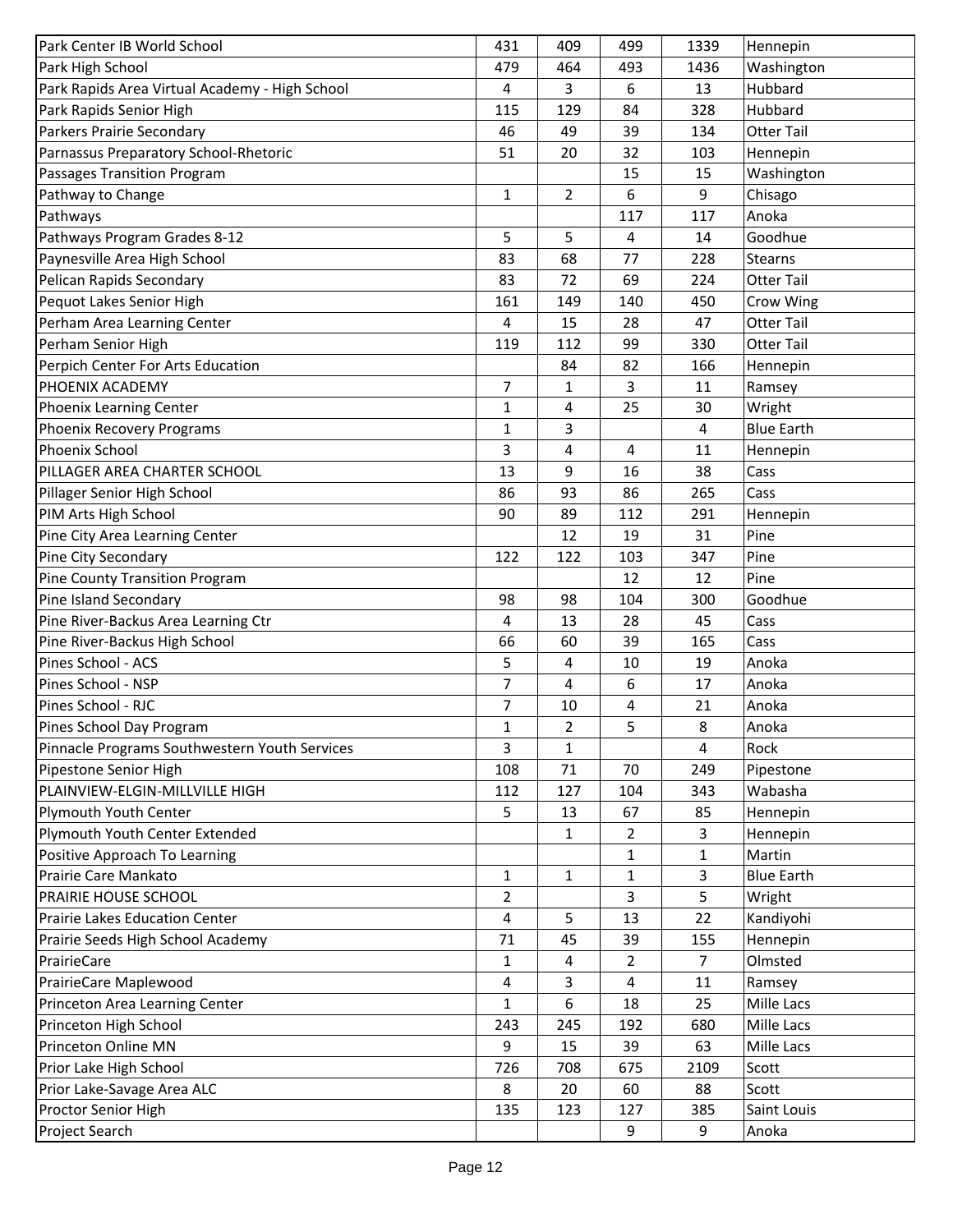| Project Search Mayo Clinic                             |                |                | 5              | 5              | Olmsted        |
|--------------------------------------------------------|----------------|----------------|----------------|----------------|----------------|
| Project Search-Avera Marshall                          |                |                | 7              | 7              | Lyon           |
| Quora Secondary School                                 | 27             | 18             | 58             | 103            | Ramsey         |
| R.I.S.E. Program                                       |                | $\overline{2}$ | $\overline{2}$ | 4              | <b>Brown</b>   |
| Randolph Secondary                                     | 64             | 55             | 39             | 158            | Dakota         |
| <b>REACH Academy</b>                                   | 4              | 3              |                | $\overline{7}$ | Ramsey         |
| <b>Reach Programs</b>                                  | 4              | 4              | 26             | 34             | Goodhue        |
| <b>Reach Transition</b>                                |                |                | 7              | $\overline{7}$ | Ramsey         |
| RED LAKE ALTERNATIVE LEARNING                          | 4              | 8              | 36             | 48             | Beltrami       |
| Red Lake County Central High School                    | 23             | 32             | 29             | 84             | Red Lake       |
| Red Lake Secondary                                     | 85             | 92             | 52             | 229            | Beltrami       |
| <b>Red Rock Central Secondary</b>                      | 37             | 32             | 32             | 101            | Redwood        |
| Red Wing Senior High                                   | 204            | 182            | 178            | 564            | Goodhue        |
| Redwood Valley Senior High                             | 95             | 76             | 71             | 242            | Redwood        |
| Renville County West Senior High                       | 48             | 33             | 36             | 117            | Renville       |
| <b>RESET</b>                                           |                | $\mathbf{1}$   | 3              | 4              | Mower          |
| Resident Student/Out of State                          | $\overline{2}$ |                |                | $\overline{2}$ | Ramsey         |
| Restore Program                                        | 2              |                |                | $\overline{2}$ | Anoka          |
| Richfield College Experience Program                   | 3              | 3              | 52             | 58             | Hennepin       |
| Richfield Senior High                                  | 314            | 314            | 257            | 885            | Hennepin       |
| River Bend Area Learning Center                        | 22             | 17             | 24             | 63             | Brown          |
| <b>River Bend Educational Center</b>                   | 6              | 1              | 4              | 11             | Hennepin       |
| River Trail Learning Center at LO Jacob                | 16             | 16             | 17             | 49             | Anoka          |
| <b>River Valley Academy ALC</b>                        | $\overline{2}$ | 3              | 12             | 17             | Winona         |
| Rivereast Program                                      | $\overline{2}$ | 1              |                | 3              |                |
|                                                        | 20             | 12             |                | 46             | Ramsey         |
| River's Edge Academy                                   |                | 21             | 14             | 36             | Ramsey         |
| Riverside Academy                                      | 5              |                | 10             |                | Isanti         |
| <b>Riverside Academy IS</b>                            |                | 12             | 26             | 38             | Isanti         |
| Riverside School                                       | 3              | 6              | 3              | 12             | Dakota         |
| <b>Riverway Secondary</b>                              | 10             | 9              | 10             | 29             | Winona         |
| Robbinsdale Armstrong Senior High                      | 485            | 463            | 432            | 1380           | Hennepin       |
| Robbinsdale Cooper Senior High                         | 380            | 453            | 433            | 1266           | Hennepin       |
| Robbinsdale Transition Center                          |                |                | 65             | 65             | Hennepin       |
| Robbinsdale Virtual Academy                            | 27             | 23             | 34             | 84             | Hennepin       |
| Rochester Academy for Independent Living (RAIL)        |                |                | 68             | 68             | Olmsted        |
| Rochester Alternative Learning Center                  | 45             | 83             | 235            | 363            | Olmsted        |
| Rochester Alternative Learning Center Recovery Program |                | 3              | 5              | 8              | Olmsted        |
| Rochester Beacon Academy                               | 13             | 10             | 13             | 36             | Olmsted        |
| Rochester Phoenix Academy                              | 15             | 5              | 14             | 34             | Olmsted        |
| ROCHESTER STEM ACADEMY                                 | 31             | 34             | 32             | 97             | Olmsted        |
| Rock Bend HS ALC                                       |                | 8              | 18             | 26             | Nicollet       |
| Rockford Secondary                                     | 130            | 113            | 117            | 360            | Hennepin       |
| Rockridge Academy                                      | $\overline{2}$ |                | 1              | 3              | Saint Louis    |
| Rocori ALC                                             |                | 5              | 15             | 20             | Stearns        |
| Rocori Online Learning Site                            | 10             | 6              | 14             | 30             | Stearns        |
| Rocori Senior High                                     | 238            | 219            | 180            | 637            | <b>Stearns</b> |
| Rogers Senior High                                     | 400            | 402            | 437            | 1239           | Hennepin       |
| <b>RONDO CAMPUS</b>                                    | 5              | 23             | 88             | 116            | Ramsey         |
| <b>Roosevelt Education Center</b>                      | 4              | 6              | 9              | 19             | Stearns        |
| Roosevelt High                                         | 241            | 220            | 205            | 666            | Hennepin       |
| Roosevelt High - SWS                                   |                | 1              |                | $\mathbf{1}$   | Hennepin       |
| Rosa Parks Charter High School                         | 5              | 18             | 35             | 58             | Olmsted        |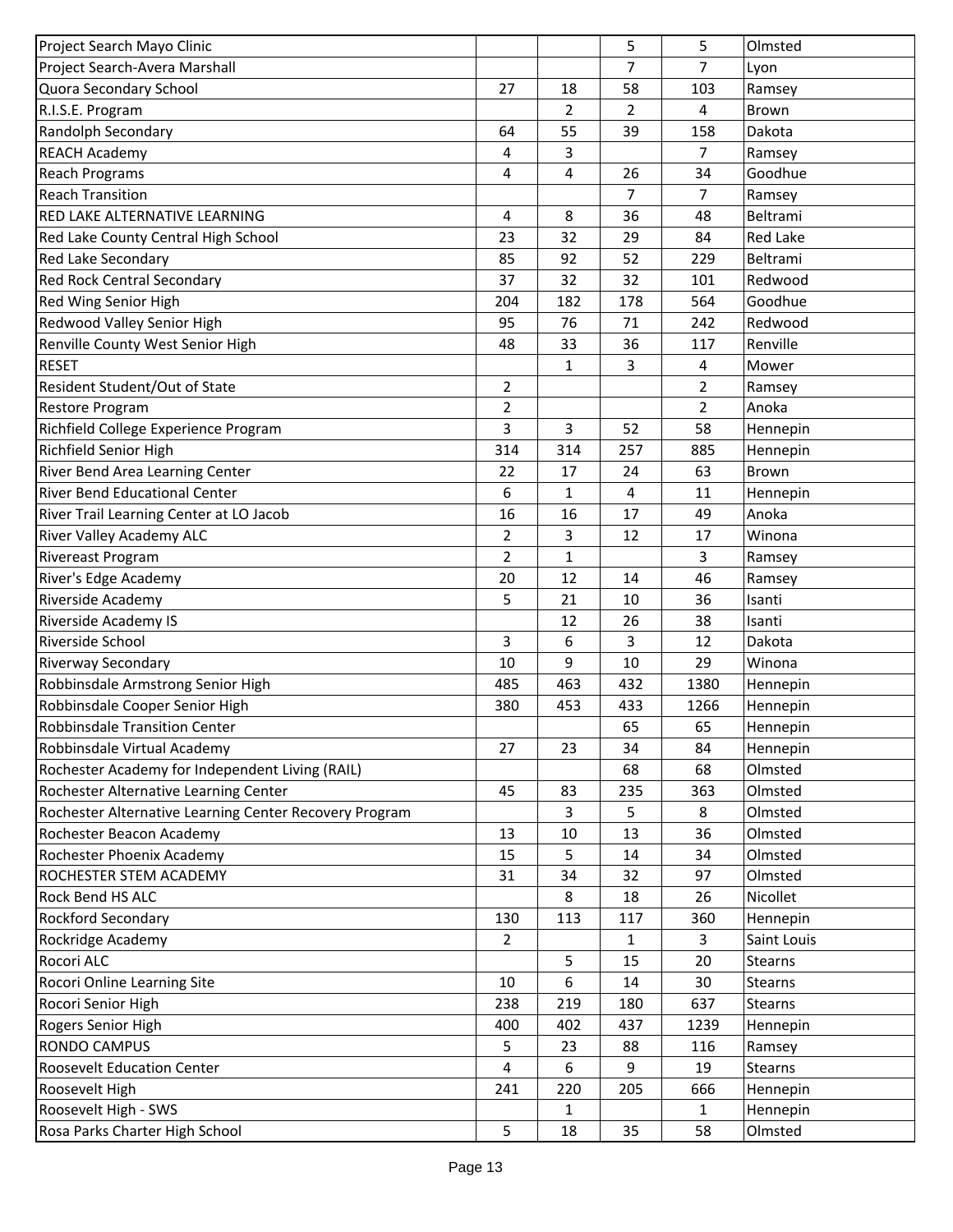| Roseau Secondary                                    | 81             | 81           | 103            | 265            | Roseau                  |
|-----------------------------------------------------|----------------|--------------|----------------|----------------|-------------------------|
| Rosemount Area Learning Center                      | 6              | 20           | 94             | 120            | Dakota                  |
| Rosemount Senior High                               | 667            | 596          | 576            | 1839           | Dakota                  |
| Roseville Area Senior High                          | 611            | 571          | 560            | 1742           | Ramsey                  |
| Rothsay Secondary                                   | 22             | 20           | 12             | 54             | Wilkin                  |
| Royalton High School                                | 80             | 77           | 66             | 223            | Morrison                |
| RPS Online High School                              | 39             | 40           | 36             | 115            | Olmsted                 |
| <b>RTR Secondary School</b>                         | 56             | 51           | 45             | 152            | Lincoln                 |
| <b>RUM RIVER NORTH</b>                              | 9              | 7            | 15             | 31             | Mille Lacs              |
| Runestone Alternative School                        | 9              | 23           | 47             | 79             | Douglas                 |
| Rush City Secondary                                 | 75             | 71           | 57             | 203            | Chisago                 |
| Rushford-Peterson Senior High                       | 48             | 55           | 49             | 152            | Fillmore                |
| S St. Paul Community Lrng. Cntr.                    | 15             | 9            | 64             | 88             | Dakota                  |
| <b>SAGE Academy Charter School</b>                  | 13             | 15           | 26             | 54             | Hennepin                |
| Sail Program                                        | $\overline{2}$ | 1            | 4              | $\overline{7}$ | Wabasha                 |
| Saint Paul Conservatory for Performing Artists      | 107            | 134          | 111            | 352            | Ramsey                  |
| Saint Paul Online High School                       | 81             | 81           | 78             | 240            | Ramsey                  |
| Saints Academy                                      | 18             | 22           | 33             | 73             | Anoka                   |
| Saints Online High School                           | 10             | 31           | 62             | 103            | Anoka                   |
| Sartell Senior High                                 | 362            | 354          | 311            | 1027           | <b>Stearns</b>          |
| <b>Sauk Centre Secondary</b>                        | 106            | 79           | 79             | 264            | Stearns                 |
| Sauk Rapids-Rice Senior High                        | 377            | 328          | 343            | 1048           | Benton                  |
| School #519                                         |                |              | 2              | $\overline{2}$ | Hennepin                |
| School #522                                         | 1              | 2            | 3              | 6              | Hennepin                |
| School #527                                         | 7              | 4            | 6              | 17             | Hennepin                |
| School #528                                         | 1              | $\mathbf{1}$ | 1              | $\mathbf{3}$   | Hennepin                |
| School #530                                         | $\overline{2}$ | 2            | 3              | $\overline{7}$ | Hennepin                |
| School #531                                         | 8              | 6            | 4              | 18             | Hennepin                |
| School #532                                         | 3              | 3            |                | 6              | Hennepin                |
| School #533                                         | $\mathbf 1$    |              | 1              | $\overline{2}$ | Hennepin                |
| School #538                                         | 5              | 3            | 6              | 14             | Hennepin                |
| <b>School Name</b>                                  | 10             | 11           | 12             |                | Grand Total County Name |
| <b>School of Environmental Studies</b>              |                | 187          | 171            | 358            | Dakota                  |
| Sebeka Secondary                                    | 38             | 50           | 30             | 118            | Wadena                  |
| SECA - IS                                           |                | 1            | 4              | 5              | Hennepin                |
| Secondary Lighthouse                                | 3              | 3            | 4              | 10             | Anoka                   |
| <b>Secondary Special Education</b>                  |                |              | 20             | 20             | Hennepin                |
| Secondary Technical Education Program S.T.E.P.      | 3              | 9            | 16             | 28             | Anoka                   |
| <b>Secondary Virtual School</b>                     | 91             | 67           | 120            | 278            | Anoka                   |
| Sejong Academy High School                          | 20             | 24           |                | 44             | Ramsey                  |
| Shakopee High School                                | 686            | 742          | 716            | 2144           | Scott                   |
| Sholund School for Girls                            | $\mathbf 1$    | 2            | $\overline{2}$ | 5              | Wright                  |
| <b>Shorewood Education Center</b>                   |                |              | 27             | 27             | Hennepin                |
| Sibley East-Arlington Senior High                   | 91             | 93           | 81             | 265            | Sibley                  |
| Simley Alternative Program                          |                | 11           | 21             | 32             | Dakota                  |
| Simley Senior High                                  | 270            | 267          | 268            | 805            | Dakota                  |
| Skillbuilding Opportunities for Academic Resiliency | 1              | $\mathbf{1}$ | 2              | 4              | Chisago                 |
| Sleepy Eye Sec.                                     | 49             | 34           | 39             | 122            | Brown                   |
| SLP Schools Online Secondary                        | 20             | 25           | 36             | 81             | Anoka                   |
| <b>SMEC ALC</b>                                     | 7              | 6            | 26             | 39             | Mower                   |
| SNW - Big Lake HS Transitions                       |                |              | 19             | 19             | Sherburne               |
| SNW HS DCD Program                                  | 2              | 5            | 25             | 32             | Wright                  |
|                                                     |                |              |                |                |                         |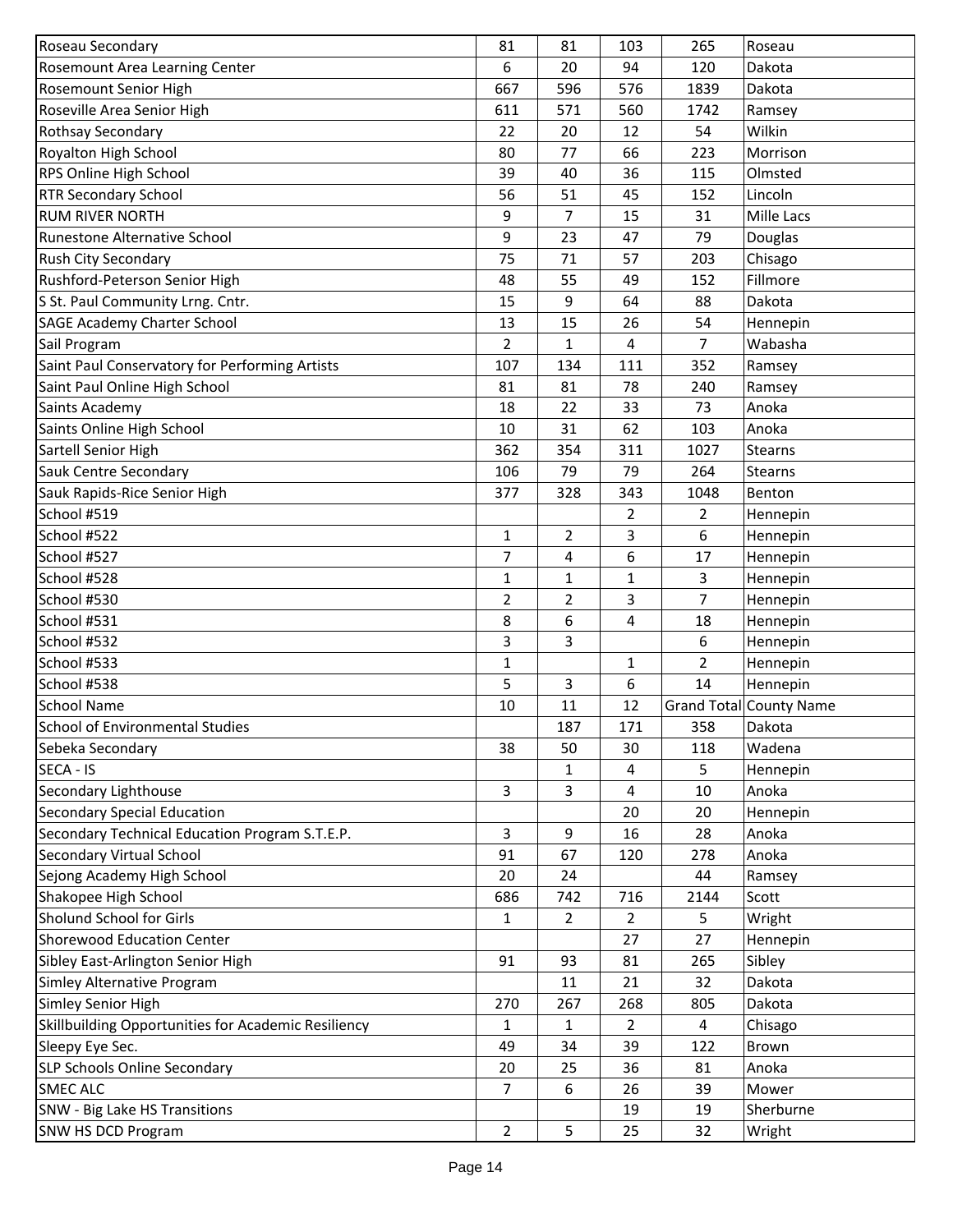| SNW Monti HS EBD Program                 | $\mathbf{1}$   | $\mathbf{1}$ | 2              | 4              | Wright             |
|------------------------------------------|----------------|--------------|----------------|----------------|--------------------|
| <b>SOAR Campus</b>                       |                |              | 50             | 50             | Hennepin           |
| South Campus Education Center            | 6              | 11           | 23             | 40             | Ramsey             |
| South Education Center Academy           | 3              | 4            | 30             | 37             | Hennepin           |
| South High                               | 406            | 419          | 394            | 1219           | Hennepin           |
| South Ridge Secondary                    | 46             | 47           | 40             | 133            | Saint Louis        |
| South St. Paul High School               | 235            | 218          | 191            | 644            | Dakota             |
| South Washington Alternative High School | 2              | 20           | 79             | 101            | Washington         |
| Southeast Regional Crisis Center         | $\overline{2}$ |              |                | $\overline{2}$ | Olmsted            |
| SOUTHERN PLAINS AREA LEARNING CNTR.      | 5              | 17           | 29             | 51             | Martin             |
| Southern Plains Bridges                  | 5              | $\mathbf{1}$ | 6              | 12             | Martin             |
| Southland Senior High                    | 41             | 35           | 27             | 103            | Mower              |
| Southwest High                           | 450            | 474          | 474            | 1398           | Hennepin           |
| Special Ed.                              |                |              | 8              | 8              | Hennepin           |
| <b>Special Education</b>                 |                |              | 15             | 15             | <b>Blue Earth</b>  |
| <b>Special Education Facilities</b>      |                |              | 52             | 52             | <b>Stearns</b>     |
| Spectrum High School                     | 128            | 113          | 95             | 336            | Sherburne          |
| <b>Spring Grove Secondary</b>            | 19             | 25           | 22             | 66             | Houston            |
| Spring Lake Park Senior High             | 506            | 432          | 461            | 1399           | Anoka              |
| Springfield Secondary                    | 36             | 40           | 40             | 116            | Brown              |
| <b>SSP Virtual</b>                       | $\mathbf{1}$   | 3            | 17             | 21             | Dakota             |
| St Cloud Hospital Progs-Residential      | $\mathbf{1}$   |              | 2              | 3              | <b>Stearns</b>     |
| St Croix Valley Area Learning Cntr.      | $\mathbf{1}$   | 11           | 52             | 64             | Washington         |
| St. Anthony Village Senior High          | 171            | 172          | 165            | 508            | Hennepin           |
| St. Charles Secondary                    | 76             | 85           | 70             | 231            | Winona             |
| St. Clair Secondary                      | 77             | 54           | 49             | 180            | <b>Blue Earth</b>  |
| St. Cloud Area Learning Center           | 13             | 48           | 189            | 250            | <b>Stearns</b>     |
| St. Cloud Hospital Programs Non-Res      | 3              | 2            | $\mathbf{1}$   | 6              | <b>Stearns</b>     |
| St. Croix Preparatory Academy Upper      | 92             | 104          | 90             | 286            | Washington         |
| St. Francis High                         | 309            | 289          | 277            | 875            | Anoka              |
| St. James Middle/High School             | 89             | 80           | 69             | 238            | Watonwan           |
| St. Louis Park Senior High               |                |              |                |                |                    |
| St. Michael-Albertville Senior High      | 380<br>570     | 352<br>514   | 368            | 1100           | Hennepin           |
|                                          |                |              | 550            | 1634           | Wright             |
| St. Peter High School<br><b>STAARS</b>   | 192            | 171          | 142            | 505<br>8       | Nicollet<br>Dakota |
|                                          |                |              | 8              |                |                    |
| <b>Stadium View</b>                      | 4              | 6            | 17             | 27             | Hennepin           |
| <b>Staples-Motley Senior High</b>        | 87             | 87           | 70             | 244            | Todd               |
| <b>STARRS ONLINE ACADEMY</b>             |                | 1            | $\overline{2}$ | 3              | Cottonwood         |
| Step                                     |                |              | 50             | 50             | Washington         |
| STEP ACADEMY CHARTER SCHOOL              | 45             | 64           | 57             | 166            | Ramsey             |
| Step TD Program                          |                |              | 23             | 23             | Wright             |
| Stephen Senior High                      | 24             | 19           | 26             | 69             | Marshall           |
| <b>Steps Toward Adult Responsibility</b> |                |              | 37             | 37             | Carver             |
| Stewartville Senior High                 | 166            | 169          | 141            | 476            | Olmsted            |
| Stillwater Area High School              | 705            | 659          | 681            | 2045           | Washington         |
| <b>STMA Online - Secondary</b>           | 3              | 19           | 21             | 43             | Wright             |
| <b>Success East</b>                      | $\overline{2}$ |              |                | $\overline{2}$ | Mower              |
| <b>Success West</b>                      | 1              | 1            | $\overline{2}$ | 4              | Freeborn           |
| <b>Summit Learning Program</b>           | 5              | 4            | 8              | 17             | Houston            |
| <b>SUN Program</b>                       | $\overline{2}$ |              |                | $\overline{2}$ | Morrison           |
| <b>Superior Academy</b>                  | 5              | 2            | 1              | 8              | Saint Louis        |
| Swanville Secondary                      | 14             | 30           | 19             | 63             | Morrison           |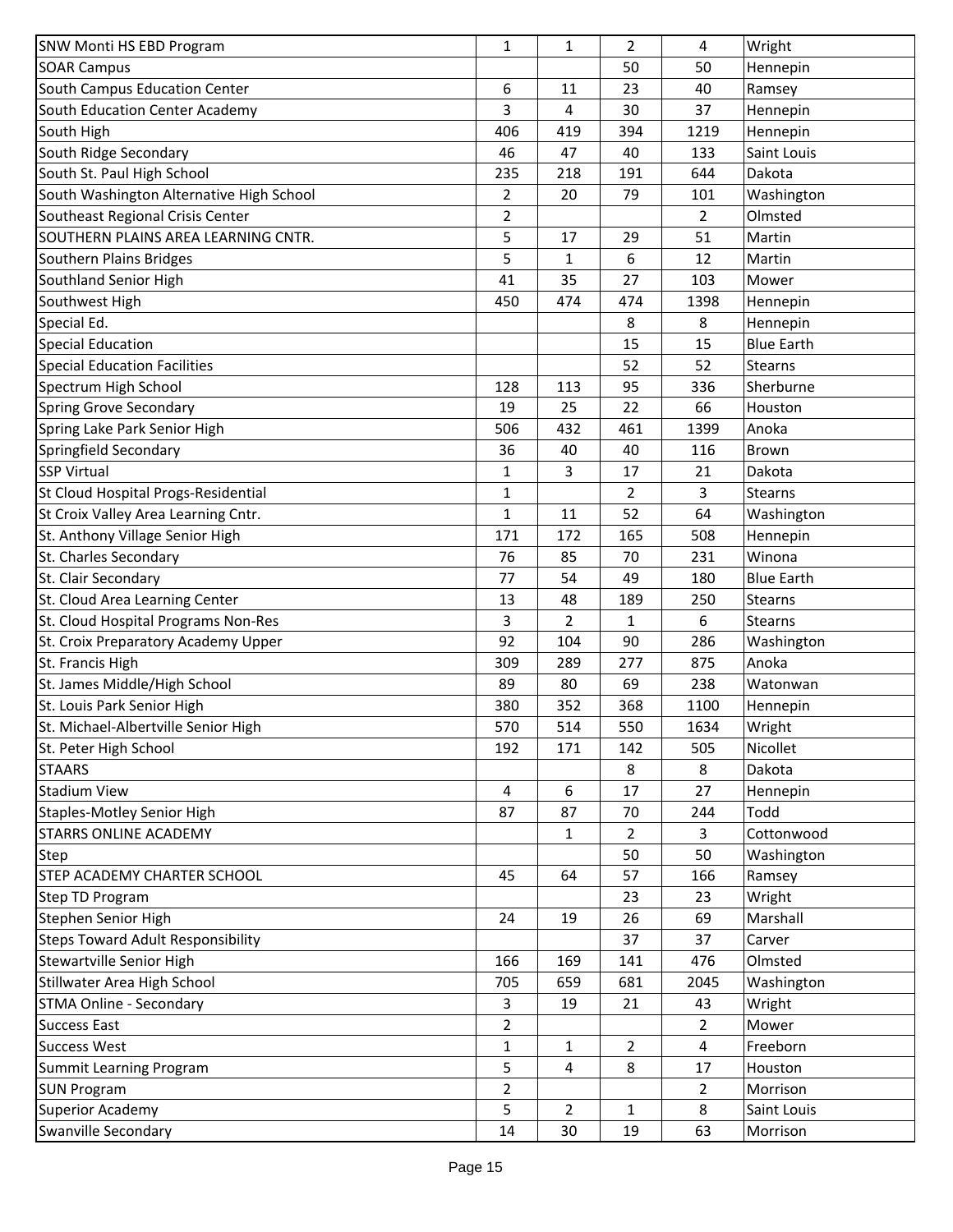| <b>SWMetro ALC</b>                                  | 5            | 9              | 45             | 59             | Carver         |
|-----------------------------------------------------|--------------|----------------|----------------|----------------|----------------|
| <b>SWMetro Annica Program</b>                       | 3            |                | 1              | 4              | Carver         |
| <b>SWMetro Buffalo-Transitions</b>                  |              |                | 29             | 29             | Wright         |
| <b>SWMetro CCJ</b>                                  |              | $\overline{2}$ |                | $\overline{2}$ | Carver         |
| SWMetro Independent Study                           | 1            | 1              | 10             | 12             | Carver         |
| <b>SWMetro JAF</b>                                  | 2            |                | 1              | 3              | Scott          |
| <b>SWMetro Lakeside Academy</b>                     | 2            | 8              | 7              | 17             | Wright         |
| <b>SWMetro Level 4 Programs</b>                     | 9            | 15             | 22             | 46             | Scott          |
| <b>SWMetro Online Learning</b>                      | 6            | 5              | 11             | 22             | Carver         |
| <b>SWMetro Passageways</b>                          | $\mathbf{1}$ |                |                | $\mathbf{1}$   | Scott          |
| <b>SWMetro Prairie Care</b>                         | 2            |                | 3              | 5              | Carver         |
| <b>SWMetro Reflections</b>                          | 3            | 2              | 6              | 11             | Scott          |
| SWMetro Shakopee Special Ed                         |              |                | 51             | 51             | Scott          |
| <b>SWMetro Waseca</b>                               | $\mathbf{1}$ | 1              | 2              | 4              | Waseca         |
| <b>SWMetro Waseca-Transitions</b>                   |              |                | 5              | 5              | Waseca         |
| <b>SWWC Alternative Learning Center - Pipestone</b> | 8            | 3              | 11             | 22             | Pipestone      |
| SWWC Alternative Learning Center - Windom           | 8            | 9              | 20             | 37             | Cottonwood     |
| <b>SWWC ELC - Belview</b>                           | 2            | 2              | 2              | 6              | Redwood        |
| <b>SWWC ELC - Cosmos</b>                            | 9            | 3              | 4              | 16             | Meeker         |
| SWWC ELC - Montevideo                               |              | 2              | 3              | 5              | Chippewa       |
| <b>SWWC ELC - Pipestone</b>                         | 4            | 3              | 1              | 8              | Pipestone      |
| SWWC ELC - Willmar                                  |              | 4              | 3              | 7              | Kandiyohi      |
| SWWC ELC - Windom                                   | 5            | 3              | 2              | 10             | Cottonwood     |
| Takoda Prep                                         | 1            | 7              | 24             | 32             | Hennepin       |
| <b>Tartan Senior High</b>                           | 435          | 366            | 405            | 1206           | Washington     |
| <b>Tassel Transition</b>                            |              |                | 47             | 47             | Hennepin       |
| <b>TEA</b>                                          | 6            | 5              | 5              | 16             | Dakota         |
| <b>Technical Senior High</b>                        | 396          | 393            | 348            | 1137           | <b>Stearns</b> |
| The Alternative Program (TAP)                       | 49           | 64             | 24             | 137            | Hennepin       |
| The Anicca Program                                  | 1            | 2              | 1              | 4              | Carver         |
| The Bridge                                          |              |                | 15             | 15             | Saint Louis    |
| The Next Step                                       |              |                | 98             | 98             | Ramsey         |
| Therapeutic Education Collective (TEC)              | 1            |                |                | $\mathbf{1}$   | Washington     |
| Tier One                                            |              |                | 15             | 15             | Hennepin       |
| Tier Three                                          | 16           | 13             | 82             | 111            | Hennepin       |
| Tier Two                                            | 17           | 19             | 63             | 99             | Hennepin       |
| Tokata ALC Independent Study                        | 1            | 6              | 5              | 12             | Scott          |
| <b>Tokata Learning Center</b>                       | 19           | 26             | 18             | 63             | Scott          |
| Tonka Online                                        | 13           | 12             | 15             | 40             | Hennepin       |
| Tower View Alternative High School                  | 3            | 14             | 32             | 49             | Goodhue        |
| <b>Tracy Secondary</b>                              | 51           | 58             | 71             | 180            | Lyon           |
| Transition 15                                       |              |                | 18             | 18             | Anoka          |
| <b>Transition 2 Success</b>                         |              |                | 12             | 12             | Olmsted        |
| <b>Transition Plus</b>                              |              |                | 125            | 125            | Dakota         |
| <b>Transition Plus</b>                              |              |                | 56             | 56             | Hennepin       |
| <b>Transition Plus Services</b>                     |              |                | 243            | 243            | Hennepin       |
| Transitions 110                                     |              |                | 8              | 8              | Carver         |
| <b>Transitions School</b>                           |              |                | 4              | 4              | Anoka          |
| <b>Trek Program</b>                                 |              |                | $\overline{2}$ | $\overline{2}$ | Wright         |
| <b>TrekNorth High School</b>                        | 43           | 31             | 28             | 102            | Beltrami       |
| Tri-City United High School                         | 160          | 127            | 131            | 418            | Le Sueur       |
| <b>Tri-County Secondary</b>                         | 5            | 11             | 15             | 31             | Kittson        |
|                                                     |              |                |                |                |                |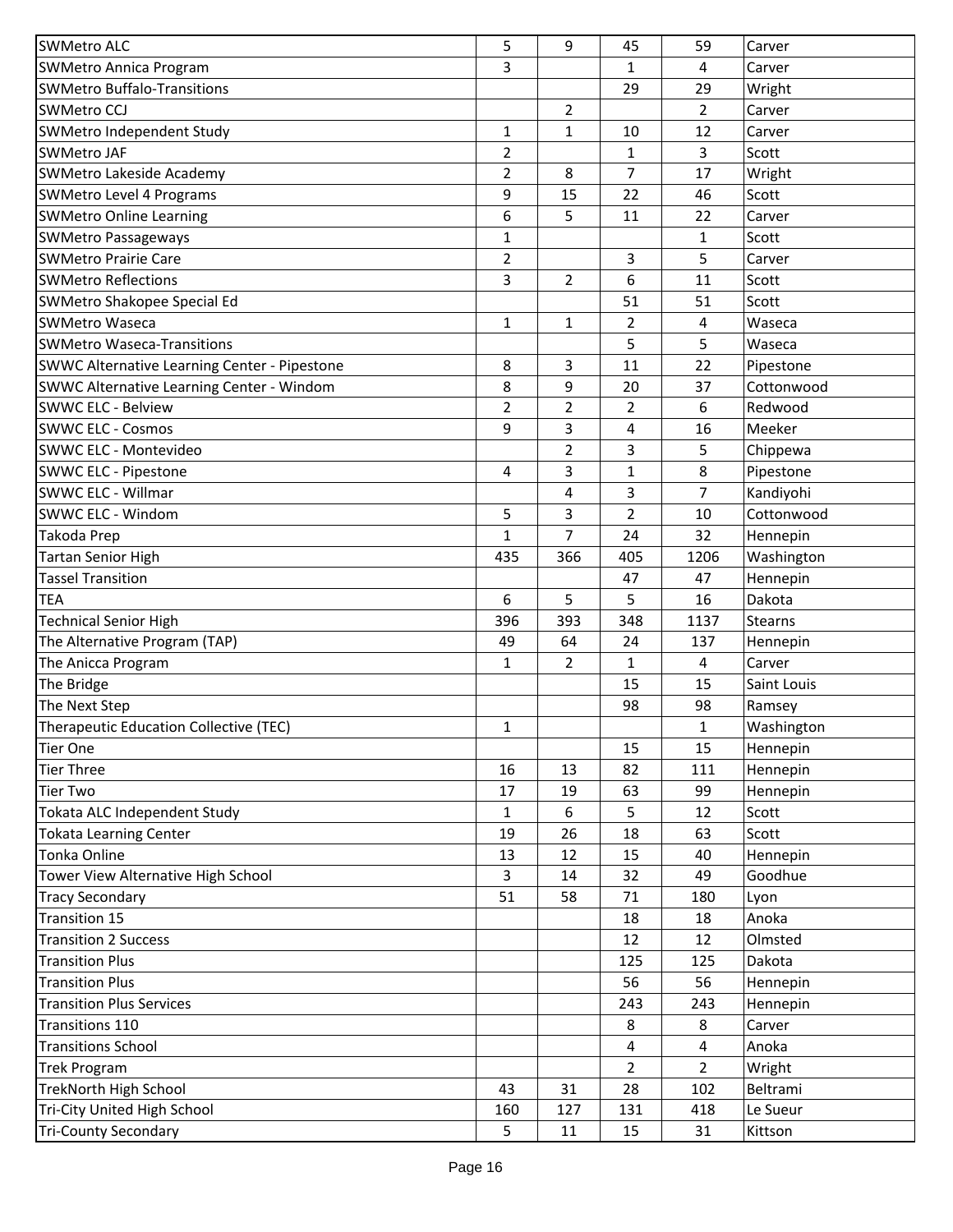| TRIO Wolf Creek Distance Learning    | 28             | 48             | 94             | 170          | Chisago           |
|--------------------------------------|----------------|----------------|----------------|--------------|-------------------|
| <b>Triton High School</b>            | 82             | 83             | 72             | 237          | Dodge             |
| <b>Truman Secondary</b>              | 18             | 12             | 18             | 48           | Martin            |
| Twin Cities Academy                  | 79             | 73             | 60             | 212          | Ramsey            |
| Two Harbors Secondary                | 81             | 90             | 82             | 253          | Lake              |
| Two Rivers High School               | 373            | 315            | 352            | 1040         | Dakota            |
| Ubah Medical Academy Charter School  | 79             | 70             | 83             | 232          | Hennepin          |
| <b>Ulen-Hitterdal Secondary</b>      | 28             | 18             | 21             | 67           | Clay              |
| <b>Underwood Secondary</b>           | 37             | 43             | 45             | 125          | <b>Otter Tail</b> |
| United Hospital Adolescent Program   | $\mathbf{1}$   |                |                | $\mathbf{1}$ | Ramsey            |
| United South Central High School     | 55             | 43             | 54             | 152          | Faribault         |
| <b>Unity Campus</b>                  | 12             | 10             | 76             | 98           | Hennepin          |
| Upper Mississippi High Academy       | 43             | 33             | 35             | 111          | Ramsey            |
| Upsala Secondary                     | 31             | 26             | 34             | 91           | Morrison          |
| Venture Academy High School          | 53             | 51             | 66             | 170          | Hennepin          |
| Vermilion Country School             | 5              | 5              | 7              | 17           | Saint Louis       |
| Verndale Secondary                   | 47             | 42             | 48             | 137          | Wadena            |
| VILLAGE RANCH ALTERNATIVE PROGRAM    | $\overline{7}$ | 9              | $\mathbf{1}$   | 17           | Wright            |
| Virginia Secondary                   | 142            | 111            | 106            | 359          | Saint Louis       |
| Virtual Heights Secondary            | 5              | 4              | 6              | 15           | Anoka             |
| Vision                               | 3              | 4              | $\overline{2}$ | 9            | Pine              |
| VOA High                             |                | $\overline{2}$ | 77             | 79           | Hennepin          |
| VOA High Extended                    |                |                | 1              | $\mathbf{1}$ | Hennepin          |
| Voyageurs Expeditionary School       | 15             | $\overline{7}$ | 14             | 36           | Beltrami          |
| W.O.R.K. Program                     |                |                | 9              | 9            | Brown             |
| Wabasha-Kellogg Secondary            | 44             | 43             | 34             | 121          | Wabasha           |
| Wabasso Secondary                    | 38             | 39             | 39             | 116          | Redwood           |
| Waconia High School                  | 352            | 328            | 293            | 973          | Carver            |
| <b>Waconia Learning Center</b>       | 4              | 15             | 31             | 50           | Carver            |
| Wadena-Deer Creek Senior High        | 79             | 72             | 58             | 209          | Wadena            |
| Walker-Hackensack-Akeley Sec.        | 42             | 55             | 48             | 145          | Cass              |
| W-Alt-IS                             |                | 1              | 21             | 22           | Hennepin          |
| Warren-Alvarado-Oslo Secondary       | 35             | 44             | 36             | 115          | Marshall          |
| Warroad Alternative Learning Program |                |                | $\mathbf{1}$   | 1            | Roseau            |
| Warroad High School                  | 88             | 86             | 74             | 248          | Roseau            |
| Waseca Area Learning Center          | 4              | 22             | 49             | 75           | Waseca            |
| Waseca Senior High                   | 137            | 157            | 129            | 423          | Waseca            |
| Washburn High                        | 446            | 405            | 397            | 1248         | Hennepin          |
| Washington Tech Secondary Magnet     | 287            | 232            | 229            | 748          | Ramsey            |
| <b>Watershed High School</b>         | $\overline{7}$ | 14             | 12             | 33           | Hennepin          |
| Watertown Mayer High                 | 108            | 142            | 118            | 368          | Carver            |
| Waterville-Elysian-Morristown Sr.    | 67             | 58             | 56             | 181          | Le Sueur          |
| Waubun ALC                           | 5              | 10             | 9              | 24           | Mahnomen          |
|                                      |                |                |                |              |                   |
| Waubun Area Learning Program         |                | 1              |                | $\mathbf{1}$ | Mahnomen          |
| Waubun Secondary                     | 24             | 32             | 32             | 88           | Mahnomen          |
| Wayzata High                         | 814            | 886            | 897            | 2597         | Hennepin          |
| <b>Wayzata Transition School</b>     |                |                | 40             | 40           | Hennepin          |
| Wellstone International High         | 34             | 31             | 33             | 98           | Hennepin          |
| Wellstone International High - SWS   |                | $\overline{7}$ | 9              | 16           | Hennepin          |
| <b>WELS North</b>                    |                |                | 28             | 28           | Ramsey            |
| West Academy                         | $\overline{2}$ | 4              | 3              | 9            | Hennepin          |
| West Central Academy-N               | $\overline{2}$ | 4              | $\overline{2}$ | 8            | Clay              |